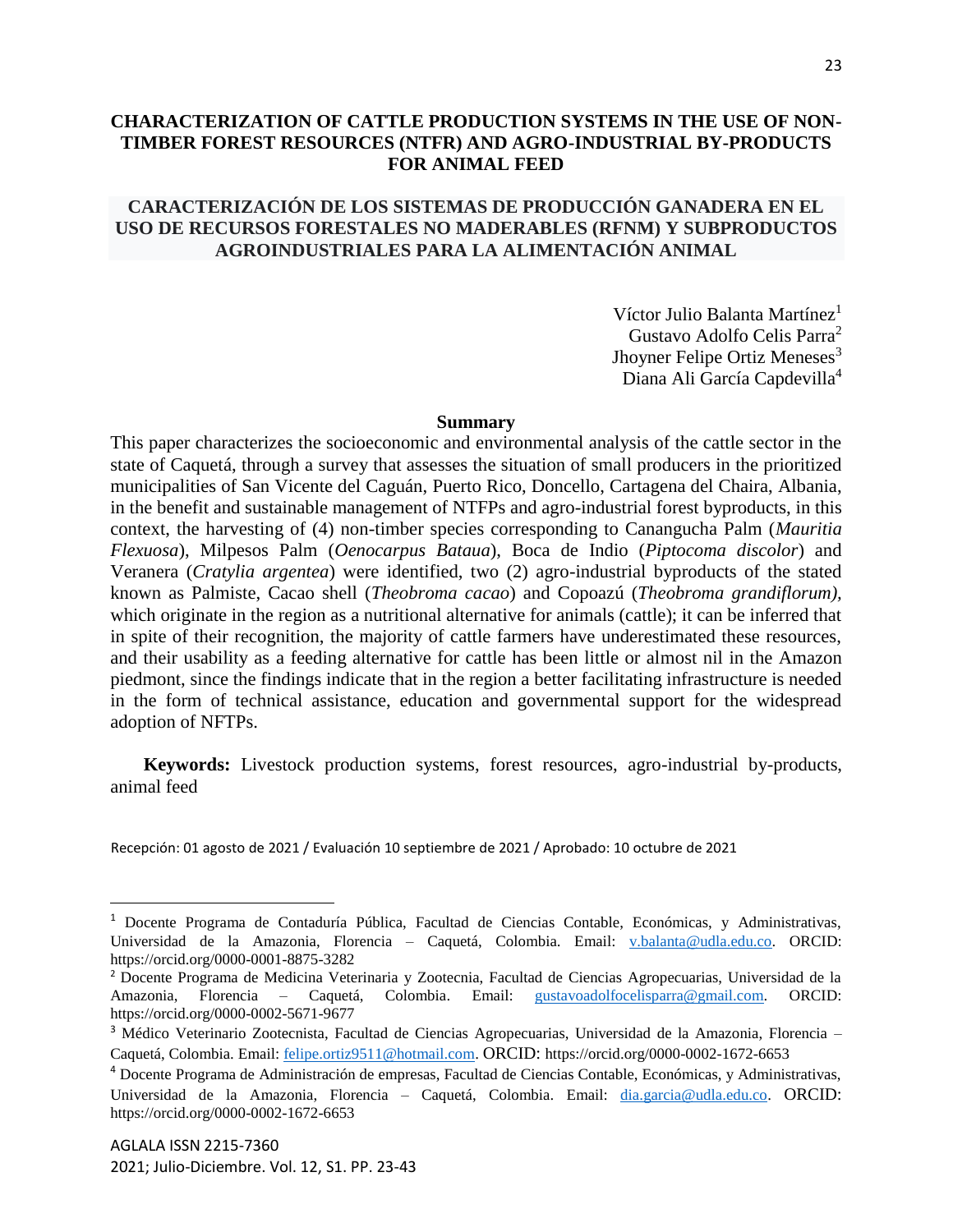#### **Resumen**

Este artículo caracteriza el análisis socioeconómico y ambiental del sector ganadero en el estado de Caquetá, a través de una encuesta que evalúa la situación de los pequeños productores en los municipios priorizados de San Vicente del Caguán, Puerto Rico, Doncello, Cartagena del Chaira, Albania, en el beneficio y manejo sustentable de PFNM y subproductos forestales agroindustriales, en este contexto, el aprovechamiento de (4) especies no maderables correspondientes a Palma Canangucha (Mauritia Flexuosa), Palma Milpesos (Oenocarpus Bataua), Boca de Indio (Piptocoma discolor ) y Veranera (Cratylia argentea), dos (2) subproductos agroindustriales del dicho conocido como palmiste, cáscara de cacao (Theobroma cacao) y copoazú (Theobroma grandiflorum), los cuales se originan en la región como alternativa nutricional para los animales ( ganado); se puede inferir que a pesar de su reconocimiento, la mayoría de los ganaderos han subestimado estos recursos, y su usabilidad como alternativa de alimentación para el ganado ha sido poca o casi nula en el piedemonte amazónico, ya que los hallazgos indican que en la región un se necesita una mejor infraestructura facilitadora en forma de asistencia técnica, educación y apoyo gubernamental para la adopción generalizada de NFTP.

**Palabras clave:** Sistemas de producción ganadera, recursos forestales, subproductos agroindustriales, alimentación animal

### **Introduction**

UNICEF (2018) One of the challenges facing humanity is economic growth, accelerating the risk of food insecurity and malnutrition, this scenario must be reversed and prevent this threat. Sustainable agricultural growth of small producers will be effective if it allows increasing income, reducing poverty, in the same way strategies must be developed where locally produced goods and services can be taken advantage of (Colciencias, Minagricultura & Corpoica, 2016; Bernal, Rodríguez y Ortegón, 2020; Hernández, Hernández, Gil y Cárdenas, 2018). Development under a traditional approach would lead to the search exclusively to improve parameters that are related to profitability forgetting fundamental aspects such as social and environmental ones, hence the importance of development under a sustainable approach, therefore it is important to implement strategies that allow to know or characterize the productive systems (bovine), forests and natural resources present in the region which will allow a holistic view of the system and thus analyze its economic-productive viability, the support it can give to society and take into account the environmental impacts it can generate.

According to the third National Agricultural Census (NCA), 50.6% of the rural area is natural forest, 40.6% is agricultural, 7.2% is non-agricultural and 0.1% is new urban development. From the agricultural area, 80.5% are pastures and 19.1% are agricultural crops; the grasslands are implemented with few introduced grass species (less than 20 species) (Celis et al., 2004). Research on new species in Latin America is very poor (Tergas and Sanchez, 1979), in the national and regional scientific reports the same type of research is observed, where the species or variety of fashion what varies (Carrillo et al., 2007), the characterization of the attributes of the fashionable variety has not allowed the advancement of research in genetic resources of the regions (Maass and Pengelly, 2021; Mercado, 2018; Duarte, Barrientos y Castro, 2019); Bearing in mind the fact that the bovine production systems of Caquetá are based mainly and exclusively on extensive grazing of monocultures of grasses, where Braquiarias predominate, which are characterized by low levels of protein and high levels of fiber (Canchila et al. 2009); Taking into account the above panorama, it can be seen that the forest area is a source of forest resources with potential to be used as raw materials for the elaboration of balanced feed for animal production, especially for cattle, which is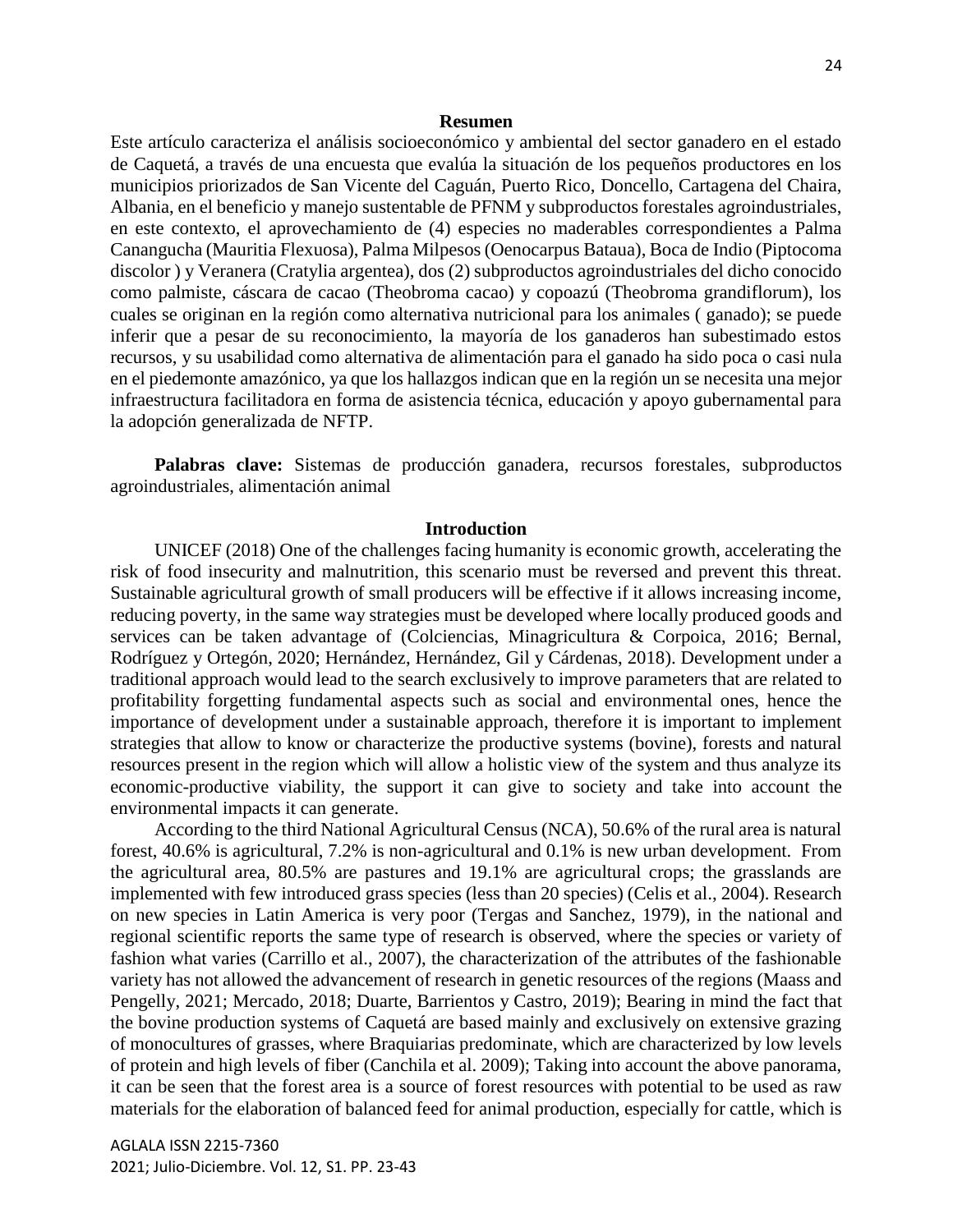the agricultural production system that occupies the largest area, which can be carried out through the implementation of technological packages and research products that take into account the rational use of natural resources (Rodríguez et al. , 2020; Arrieta, Lora y Sánchez, 2018; Palacios, Ortiz, Nuñez y Porras, 2019).

Historically, the rural population and communities living in tropical forests have been characterized by the use of the territory and ecosystems to satisfy their needs through the appropriation of nature, such as agriculture, livestock, fishing and, above all, the collection, use and processing of non-timber forest resources (NTFRs) and agro-industrial resources, many of which are currently commercialized and contribute to the local and national economy. In this way, Mukerji (1997), points to NTFR as a viable alternative to promote conservation through sustainable economic development alternatives that allow both the conservation of natural areas and the development of the human communities that inhabit them. The present chapter intends to carry out research oriented to the sustainable use and management of Non-Timber Forest Resources (NTFR) and Agro-industrial forest resources in the state of Caquetá, as a nutritional alternative for animals (cattle) contributing to the generation of new scientific knowledge in the territory for the most representative productive sectors and at the same time, as a means to improve the welfare of rural populations and to conserve existing forests.

## **Theoretical Framework**

### *Utilization of Non-Timber Resources of the NTFR Forest*

People living near forests obtain a large amount of forest and non-forest products for direct consumption or for sale in the local or regional market. Products obtained from the forest that are not lumber or timber are called NTFR (Gerez and Purata, 2008). NTFR include all those biological materials, excluding timber, that are extracted from natural forests for human use (Beer and McDermott, 1989) including broad categories of food and food additives, fiber, silks, biomass, phytochemicals and aromatic chemicals, oils, resins and other exudates, organic building materials, decorative items and animal products (Chandrasekharan et al., 1996). Other NTFR that are harvested are honey, bushmeat, edible insects (Kaeslin and Williamson, 2010) as well as ornamental and medicinal vegetation, roots, rhizomes, fruits and seeds (Tejeda et al., 1998).

Beer and McDermott (1996) define NTFRs as all biological materials other than wood that are extracted from forests for human use, including food, medicines, spices, essential oils, resins, gums, latex, tannins, dyes, ornamental plants, wildlife (products and live animals), fuelwood and raw materials, especially rattan, bamboo, small wood and fibers. FAO (1999) defines NTFRs as all goods of biological origin, other than timber, originating from forests, other wooded land and trees outside forests. The FAO team that carried out the Global Forest Resources Assessment (FAO, 2010) defines them as those products obtained from forests that are tangible and physical objects of biological origin, other than timber, which includes all plant and animal products harvested in areas defined as forests, whether natural or planted.

From this definition, among the NTFRs, 16 groups were identified classified into two categories according to the plant and animal kingdom which are as follows: a) plant products/raw materials which include: 1) food; 2) fodder; 3) raw materials for medicines and aromatic products; 4) raw materials for dyes and colorants; 5) raw materials for utensils and handicraft and construction products; 6) ornamental plants; 7) exudates; 8) other plant products; and b) animal products/raw materials classified as: 9) live animals; 10) hides, skins and trophies; 11) wild honey and beeswax; 12) game meat; 13) raw materials for medicines; 14) raw materials for dyes; 15) other edible animal products; and 16) other non-edible animal products. González mentions that currently, there are more than 4,000 NTFPs of interest, of which at least 150 are traded through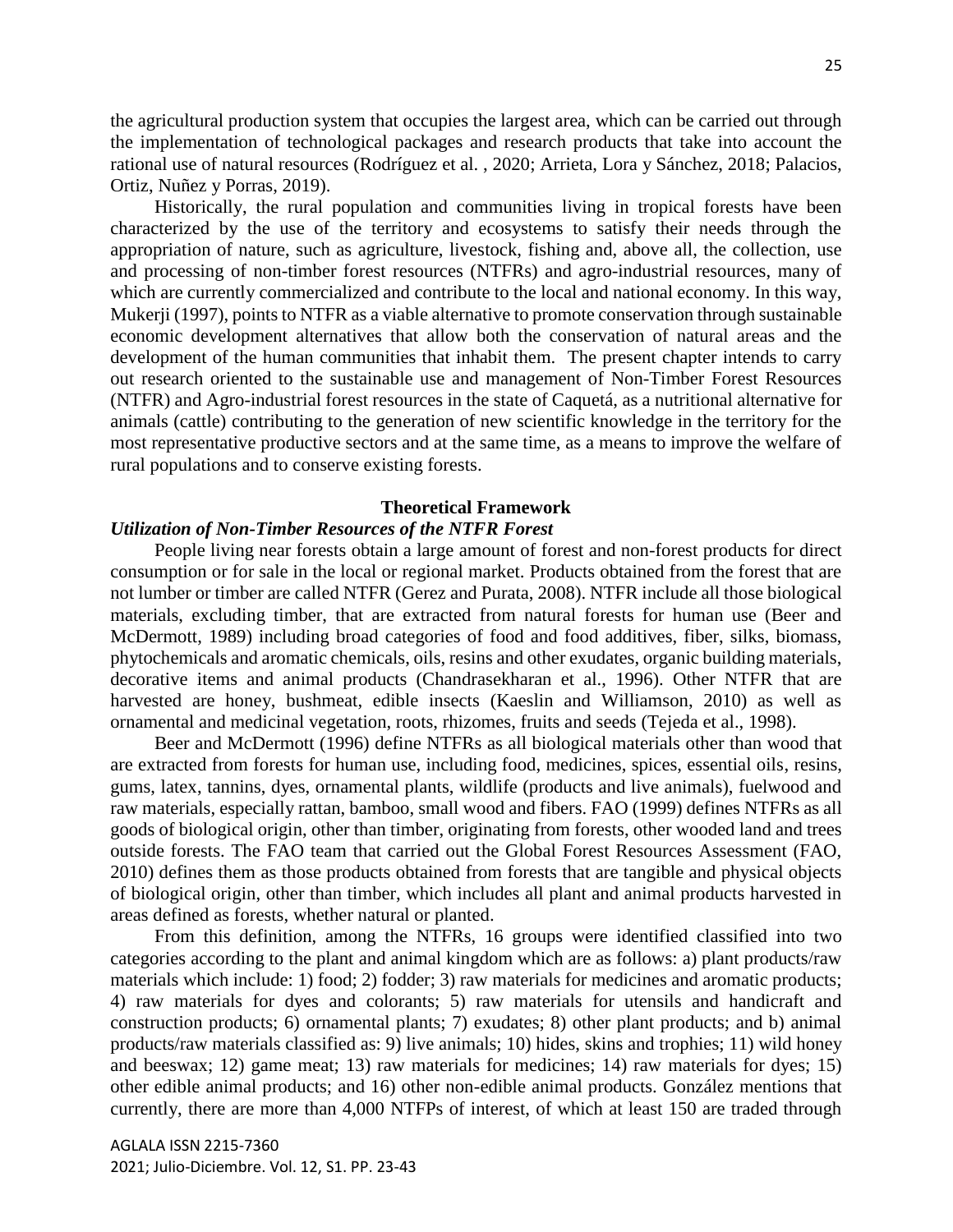regulated markets and are important in international trade, including honey, gum Arabic, rattan, bamboo, cork, nuts, mushrooms, resins, essential oils, and parts of plants and animals for pharmaceuticals. In order to promote NTFRs, it must be ensured that the populations which take advantage of them, benefit from the expansion of markets and that it is sustainable, each country needs a balance between conservation and sustainable use of its tropical forests and a good option could be their use, important in some economies, not only because of their contribution to the GDP, but also because they are a good subsistence option for different rural communities, even though they are not recognized worldwide, which has led to a legal vacuum and specifically in Colombia there is a lack of protocols to regulate their sustainable use (García & Polanía, 2007; Restrepo, 2019).

According to FAO, the production and consumption of NTFRs satisfy food, housing and health needs, in addition to generating income, which for 2014 amounted to approximately 88 billion USD, coming mostly from NTFR of plant origin (77 billion USD), followed by NTFR of animal origin (10.5 billion USD) and the collection of medicinal plants (700 million USD), which accounts for 1/6 of timber forest production.

Despite this great potential and that according to the Colombian Environmental Information System (IDEAM, 2018), the State of Caquetá, is located in the Amazon Natural Region presenting 6,492. 919 ha of natural forest area, statistics of forest areas harvested in NTFR extraction are unknown, in the State some NTFRs have been identified, these have not been registered or systematized; reason for which there is a vacuum of information or theoretical reference on these resources at local and regional scale; Likewise, it is assumed that with the decrease of the rural population due to the effects of displacement to urban areas, traditional knowledge about NTFR, their uses and characteristics are being lost in the cultural memory of their inhabitants; thus, the information on traditional knowledge identified in this research can serve as support for educational programs on conservation of cultural practices and care of natural resources.

Regarding the use of NTFR for animal consumption, there are some records which are presented below:

C. *argentea* is a shrub native to the Amazon, the central part of Brazil and areas of Peru, Bolivia, Colombia and northeastern Argentina and is characterized by its wide adaptation to tropical lowland areas with droughts of up to 6 months and acid soils of low fertility of the Ultisol and Oxisol type (Argel and Lascano 1998). The efficiency of C. *argentea* in ruminant feeding is evidenced in the work carried out in lambs, where supplementation with C. argentea improved dry matter intake (from 1.01 to 1.11 kg/MS/day) and protein digestibility (from 52 to 63%), which demonstrates the potential of C. The use of fresh C. *argentea* in cattle supplementation increased DIVMS (from 55.6 to 60.8%), and increased dry matter intake from 32 to 43% (Ibrahim et al 2001), this is mainly due to the good level of protein it contains (Celis 2004; Martínez, Barbosa, Amaya y Guzmán, 2020). Boca de indio (*Piptocoma discolor*) is one of the few large trees of the large botanical family of Asteraceae and was reported by CIPAV in 2011 as a promising forage tree for the development of livestock systems in the Amazonian piedmont region (Hurtado et al. 2011). Guayara et al., (2009) evaluated the biomass production of *Piptocoma discolor*, in an intensive silvopastoral system and Álvarez et al., (2018), carried out a nutritional and mineral characterization in two landscape units, demonstrating this the potential of the species in bovine feeding for the region.

Quispe *et* al., (2009), reported good protein contents (11.33%) at animal level works have been carried out in supplementation to improve productive levels in different livestock production systems. Lima *et* al. (2018), evaluated the effect of supplementation with *Mauritia flexuosa* oil in crossbred lactating goats, evaluating behavioral, physiological and hematological responses in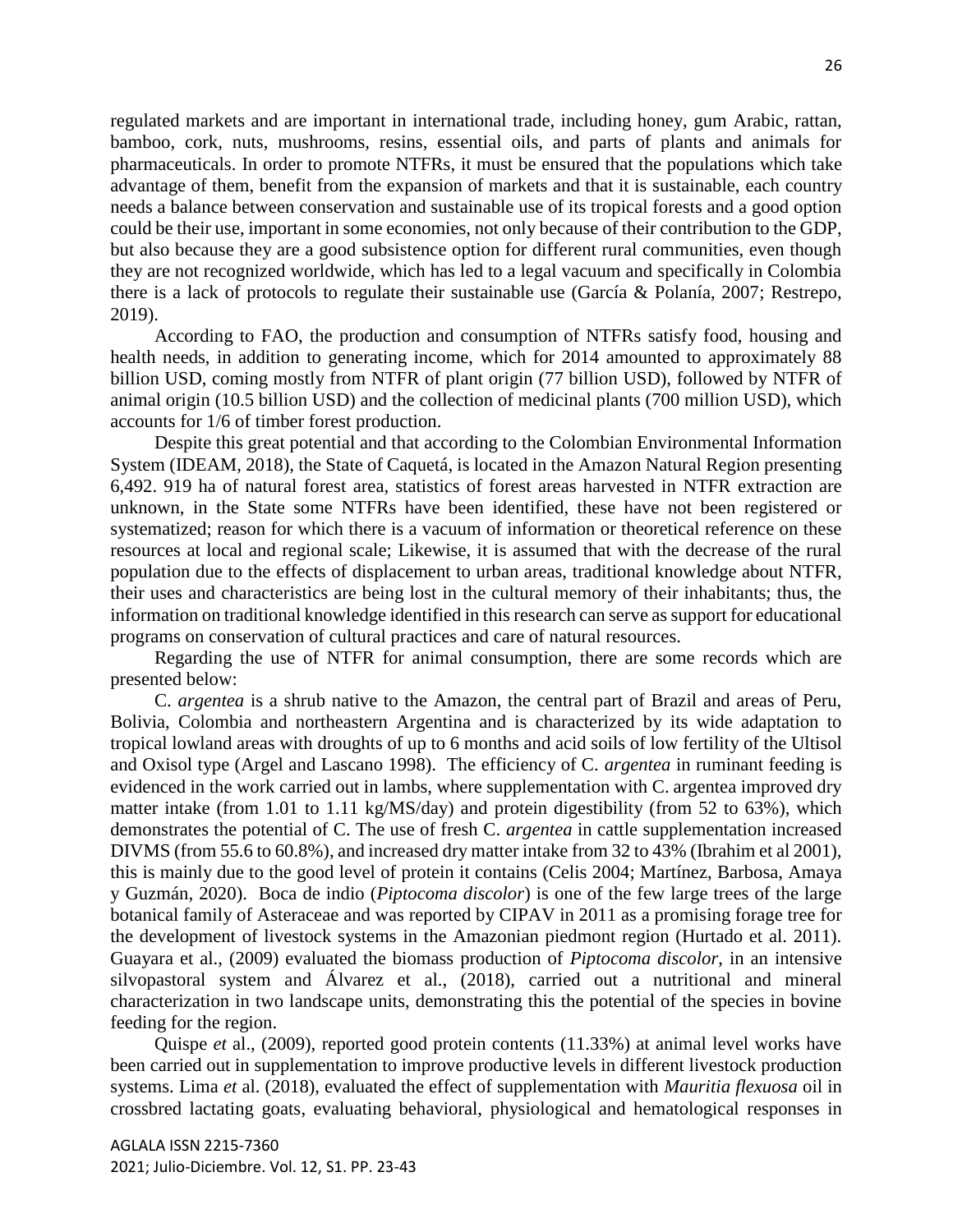these animals. Farias *et* al. (2020), compared the effects of adding *Mauritia flexuosa* oil in sheep and evaluated physiological responses, feeding behavior and water intake. Ferreira *et* al. (2016), evaluated the physicochemical composition and ruminal degradability of *Leucaena* ensiled with different levels of *Mauritia flexuosa* fruit husk, works that report the use and acceptance of Canangucha in ruminant feeding. Queiroz et al, (2020), evaluated the inclusion of patauá meal (Oenocarpus bataua) in elephant grass silages for cattle feed, where they showed that the inclusion of patauá meal has positive effects on the chemical composition and effluent loss in silages since it significantly increased dry matter, organic matter, crude protein, insoluble nitrogen in neutral and acid detergent, ethereal extract, lignin and non-fibrous carbohydrates, contributing to reduce the environmental impact caused by the production of effluents during tropical grass silage and providing a potential use of patauá palm for animal feed.

### *Agroindustrial by-products*

According to Saval (2012), defines agroindustry as the economic activity that is dedicated to the production and/or primary agricultural, livestock or forestry transformation for commercial purposes; in the same way they originate some by-products or waste that cause problems with their final disposal (Cury et al., 2017); which can be converted into raw material for another product (SAVAL, 2012), in this same sense the environmental and economic benefits in the use of these wastes have promoted sustainable development (Corredor & Pérez, 2018).

In this sense, it is necessary that these wastes are transformed, generate goods destined for the local market with greater added value, economic income and solve problems, in the same way take advantage of technological alternatives (Yepes et al., 2008; Mirabella et al., 2014). Industrialization promotes human development when it uses available resources that improve people's well-being and quality of life (Wang et al., 2020).

On the other hand, agro-industrial resources are used in animal feed because of their nutritional contributions (protein and/or energy, etc. ), additionally, it is a strategy that helps in environmental conservation because they are potentially polluting (Martin 2009), as is the case of palm kernel cake, used as a non-conventional food source available in oil palm (*Elaeis guineensis*) processing zones, which is obtained from harvesting the palm bunch, composed of fruit, which is processed to obtain the oil mechanically, leaving the palm kernel (Vargas and Zumbado, 2003).

In Colombia there are more than 360,000 hectares a (2012) in 73 municipalities of the country distributed in four productive zones (Gómez and Ospina, 2016). The oil is obtained from the fruit of the oil palm (*Elaeis guineensis)* both from the pulp between 40 and 50% in crude oil, in a smaller portion oil is obtained from the kernel 5% average and is called palm kernel oil from the crude oil are generated several by-products such as cooking oil, margarines, soaps and detergents, cosmetics varnishes, gums and inks and lately for biofuels in addition to the kernel of the fruit the residues obtained in the extraction process can be used and it is called almond or palm kernel cake to generate animal feed (Gómez and Ospina, 2016). "The first harvest is obtained around 3 years after planting, the fruits in bunches with units of 1000 to 4000, weigh up to 15 kilos depending on the care of the crop, the vegetative period of the palm is more than 100 years, but under economic exploitation is from 25 to 30 years" (Gómez and Ospina, 2016).

Similarly, the increase in cocoa production causes the organic remains such as cocoa waste to increase, turning this waste into a problem for production units, organizations and government institutions (Ponguillo Lucín, 2018). In fact, Cardona et al. (2002) determined that the use of cocoa is an alternative for feeding ruminants; the elaboration of feed made from cocoa by-products has become a sustainable alternative for the incorporation of animal diets due to its excellent nutritional content (protein, lipids, dietary fiber and epicatechin) (Delgado et al., 2021).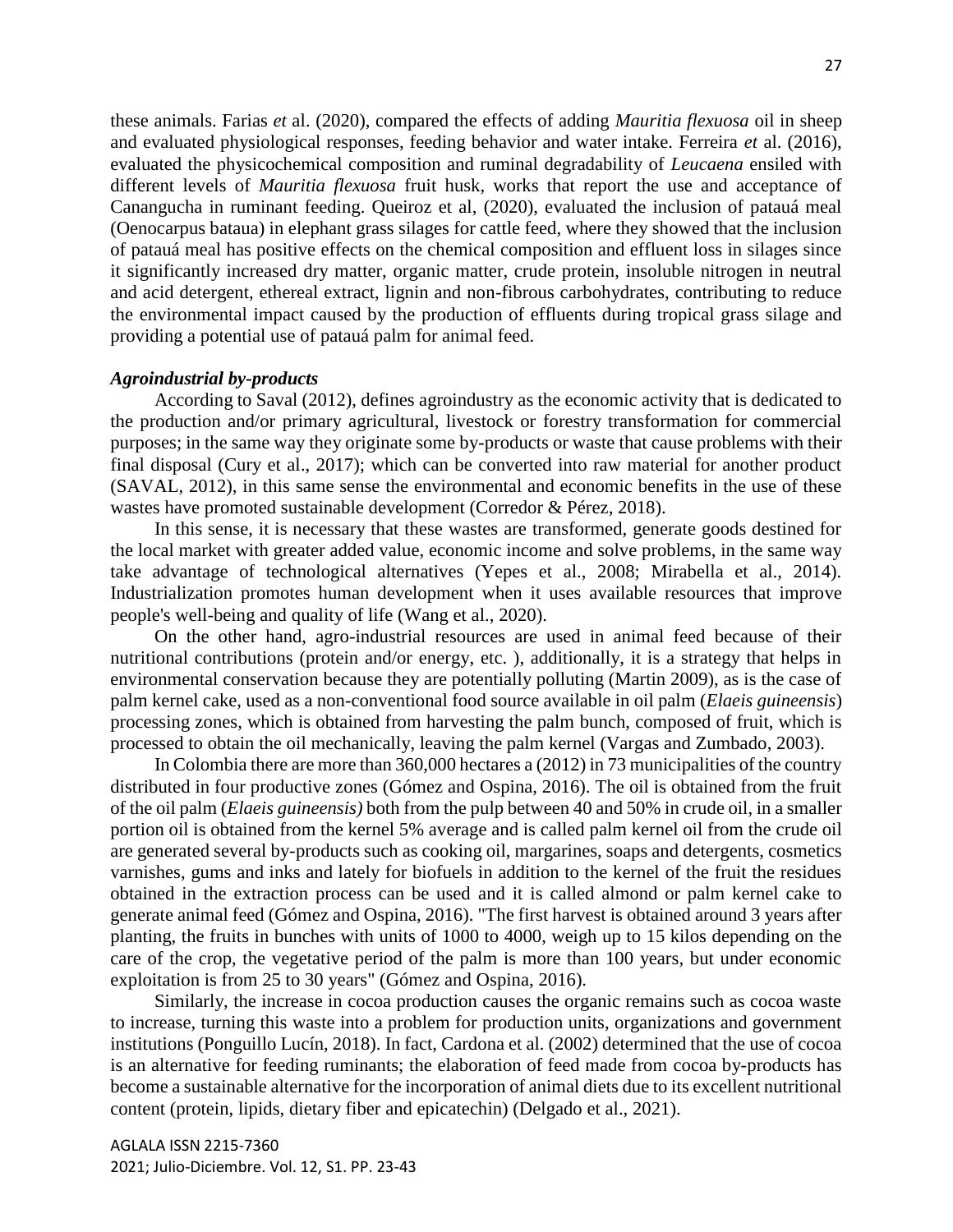In the state of Caquetá, 394 hectares are planted with palm, with a yield of 3,991 kg/ha, with a better yield than at the national level (3,299 kg/ha) (Gobernación del Caquetá, 2007) and 1,847 hectares are reported planted with cocoa, where one of the varieties is Copoazú, with a production of 48 tons of dry beans/year. 847 hectares planted with cocoa, where one of the varieties is Copoazú, with production of 48 tons of dry beans/year, an approximate of 4,320 tons of agroindustrial residue represented in cocoa husk nullly exploited corresponding to 90% of the fruit, which indicates high availability of this organic residue to be transformed, which corresponds to approximately 25720 kg of cocoa per year (ACAMAFRUT, 2017, Gómez et al. 2012), taking into account the amount of relative humidity that contains 23.34 (Acuña, 2017), the amount of DM/year is 6003 kg DM/year (data adapted from Gómez et al 2012 and Acuña, 2017); Brenes (1990), determined that the use of cocoa husk is an alternative for ruminant feeding, due to its chemical composition: 3.2% potassium, 6.25% crude protein and 27% crude fiber, it can be used in fresh form with good acceptance and rapid digestibility, which allows high dry matter intakes in ruminants, they have used it in Costa Rica, Brazil, and Africa in cattle, sheep and goat feeding replacing up to 60% of traditional feed and in non-ruminant animals replacing traditional feed up to 20% in pigs and 10% in poultry. In the State of Caquetá there are 817 ha of Amazonian fruit trees (CORPOAMAZONIA, 2018).

# *Cattle production systems*

According to Mahecha et al., (2002), cattle production systems in Colombia are generalized production models developed in almost the entire country, mostly by small producers, where cattle ranching is considered a socioeconomic sector with great importance for the development of the countryside, likewise, it has been and is strongly criticized for its low productive performance and high negative impact on the environment.

Most of the country's livestock area is used for the development of pastures in extensive cattle raising systems, which are characterized by low efficiency in land use, in addition to great environmental deterioration due to problems such as deforestation, burning and loss of biodiversity, factors that have led cattle raising to be seen as a productive sector that threatens global ecological sustainability (Mahecha 2003).

Vergara (2010), states that most cattle production systems in the country are characterized by low technological levels; all productivity indicators show this, including the percentage of the herd that is slaughtered, meat yield, exports, meat quality and the duration of the cattle cycle. These conditions generate low liquidity in the business and high production costs, affecting the profitability of the activity and, consequently, low income for the producer.

According to FEDEGAN (2006), there are barriers that affect cattle production systems in Colombia such as:

- Low Specialization of breeding, rearing, milk or meat activities.
- Insufficient technical and business training for cattle farmers.
- Low productivity indexes.
- Incipient development in genetic improvement.
- High production costs.
- Informality.
- Insufficient technology transfer.
- Competitive gaps with leading countries.
- Low consumption rates.
- Non-compliance with the regulatory framework.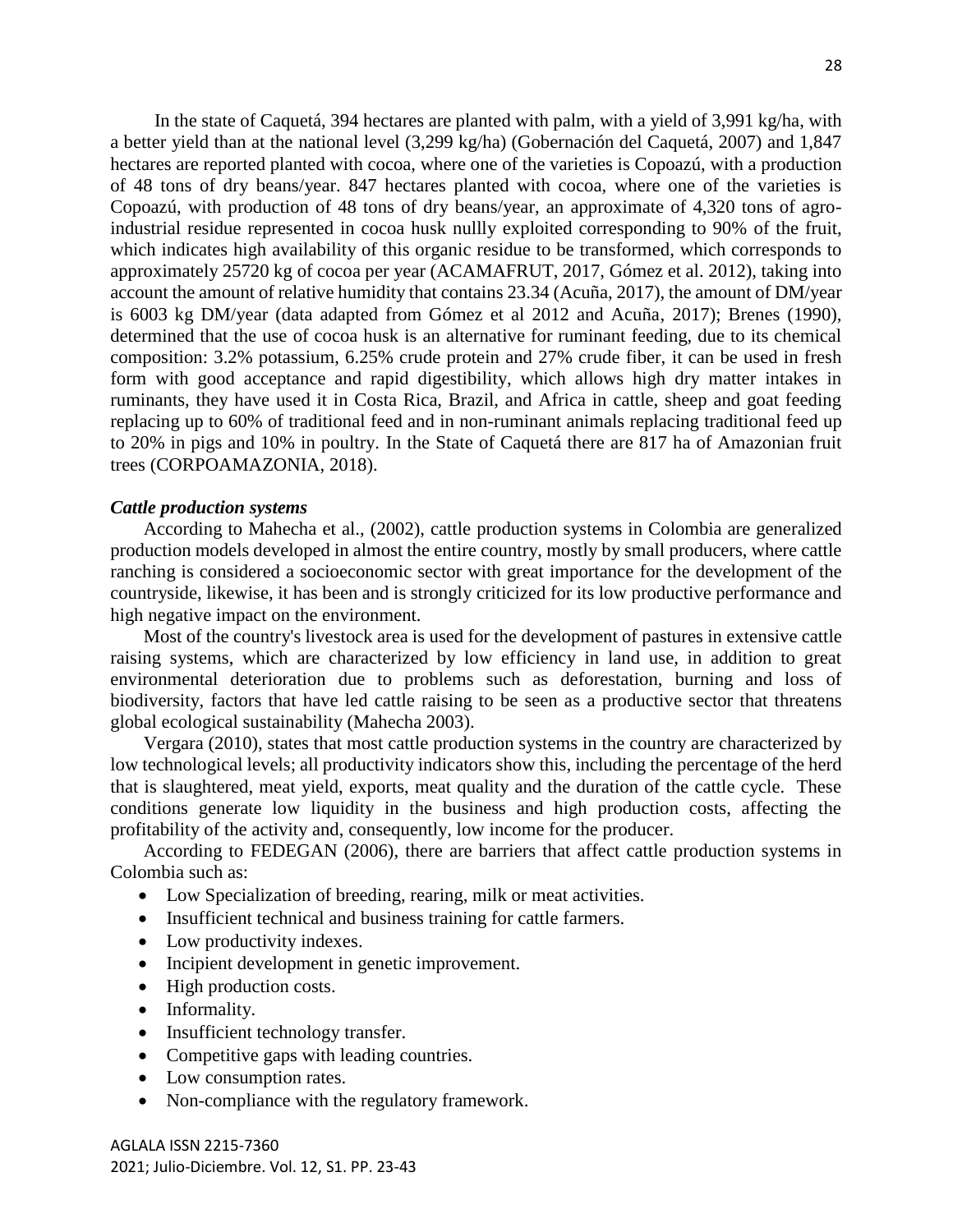- Inadequate access to financial resources.
- The predominance of extensive cattle raising over intensive cattle raising.

According to Velázquez, the predominant cattle production systems in the Colombian Amazon are dual-purpose cattle ranching systems, which are implemented by indiscriminately slashing and burning the forest to establish pastures. Productive indicators are generally low, with stocking capacities of less than one head per hectare, 180-day lactation and milk production below the national average, among others. (Velázquez et al., 2012).

According to Anderson and Wadsworth (1995), dual-purpose bovine production systems (DPBPS) are defined as cattle farms that produce both milk and meat to be sold, where a percentage of the cows in the herd are partially milked and the excess milk is consumed by the calves directly from the mammary gland.

### **Methodology**

This research is exploratory because the study to be determined is very little investigated or recognized and descriptive, it makes previous considerations about the depth of the study, thus generating a diagnosis provided by secondary and tertiary sources that will offer approaches to the scientific study it intends to dimension.

### *Methodological Design*

A systematic review of scientific documents has been carried out, through the databases (Scopus, Redalyc, Scielo, DOAJ), taking into account the search equations of Boolean operators, on animal feeding alternatives with non-timber forest resources (NTFR) and agro-industrial, whose purpose is to generate scientific knowledge on these animal feeding alternatives, in the state of Caquetá, emphasizing that the study will have a differential approach due to the characteristics of the territory, determined with the participatory collaboration of the beneficiaries in such a way that it can serve as useful scientific support information to be delivered to the community and decisionmaking entities as inputs for their potential agro-industrial use and also for the preservation, conservation and sustainable use for competitiveness. Simultaneously, based on a study, a qualitative analysis will be made through in-depth surveys of cattle producers in the state of Caquetá, and exercises will be carried out to exchange knowledge and know-how with the community through participatory action research strategies, gathering basic socio-economic and ecological information on the productive units in the prioritized municipalities.

108 properties were selected, prioritizing in the five (5) Municipalities (Cartagena del Chaira 8, Albania 17, El Doncello 6, Puerto Rico 18 and San Vicente del Caguán 59, taking into account the DANE survey (2014), for the valuation of the supply and socio-economic characterization of agro-industrial and non-timber production systems for the identification of productive niches and nutritional levels required in the development of animal feed in the State of Caquetá, in the 16 municipalities of the state that report planting and production areas of these raw materials, the compilation of existing information on crop production and management will be carried out, which will allow defining the types and particular characteristics of the production systems identified at the level of the prioritized municipalities. This exercise will also make it possible to determine physical, environmental, socioeconomic, cultural and technological requirements and activities that will make it possible to define the local technological level and crop management alternatives according to the needs and conditions of the producers and their territory. In order to know the state of scientific knowledge worldwide, a bibliometric analysis was carried out based on the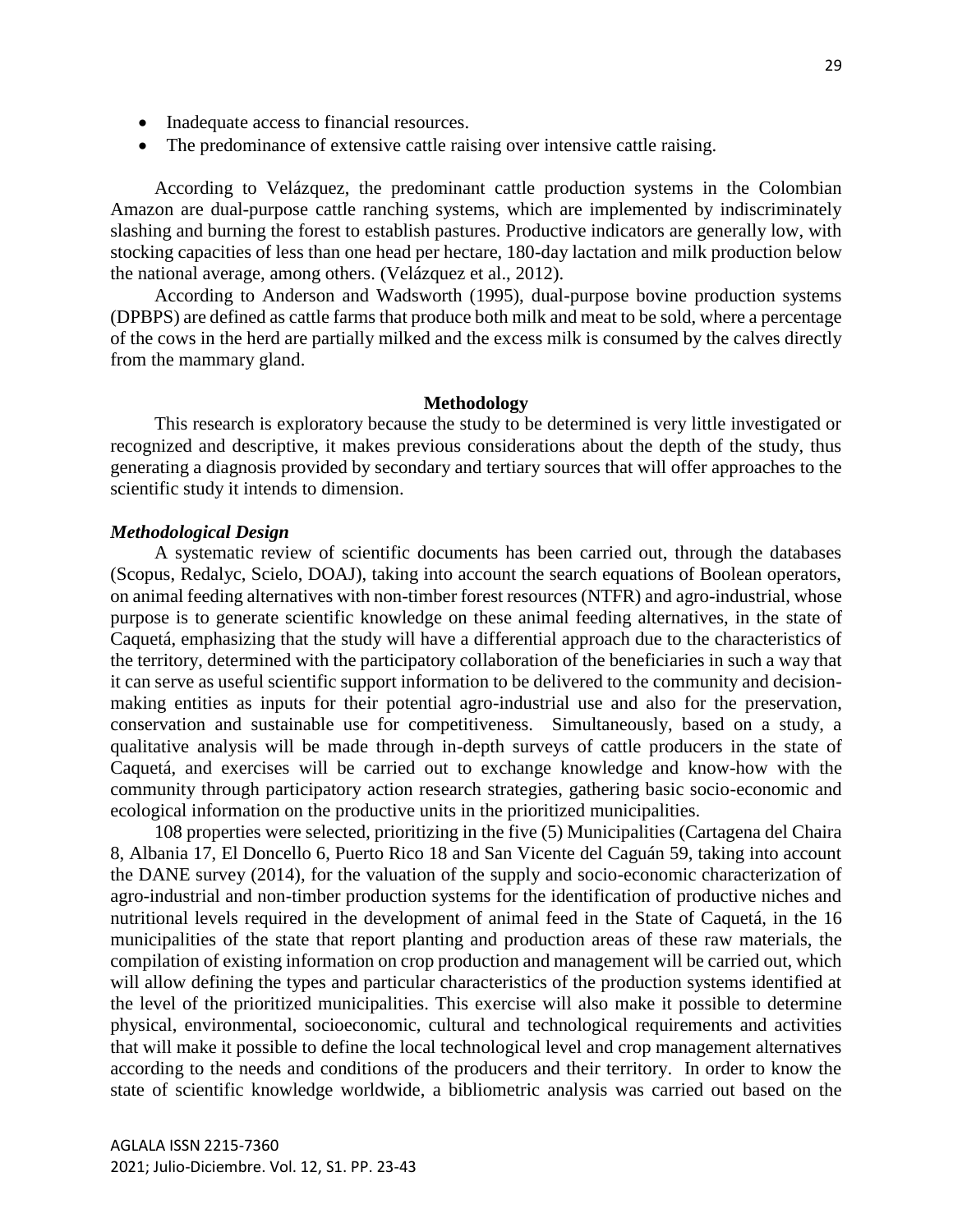database obtained from Scopus, which was analyzed through the Bibliometrix web interface in relation to the use of non-timber forest resources (NTFR) and agro-industrial by-products as a source of feed for cattle.

### **Findings and Discussion**

### *Bibliometric analysis*

Through the bibliometric analysis carried out in the Scopus database of bibliographic references and citations using the Boolean formulas constructed in relation to the use of non-timber forest resources (NTFR) and agro-industrial by-products, including promising resources linked to the territorial identity of the peasant communities such as the Canangucha (*Mauritia Flexuosa*) and Milpesos (*Oenocarpus Bataua*) palms, Similarly, forage woody plants such as Boca de Indio (*Piptocoma discolor*) and Veranera (*Cratylia argentea*), which due to their bromatological properties are a potential source for cattle feed, it became evident that the scientific production of documents worldwide during the last five years with emphasis on the use of NTFR is led by authors from Brazil with an average of 72 publications, followed by Mexico, China and Colombia with an average of 14, 8 and 6 respectively. In this way, it is possible to perceive that scientific production is related to the economies where bovine livestock contributes to economic growth (Table 1), as is the case of the United States and Brazil, which are the first and second producers of cattle worldwide respectively (Orús, 2021), with Brazil as a differentiating factor that it is the country that has the largest area of the Amazon with 4. 245,278 km2, that is, 63.7% (Otero, 2008), which means that it has a greater amount of non-timber resources and, in turn, a greater number of research and scientific documents.

On the other hand, in terms of the average number of scientific documents with emphasis on the use of by-products derived from agroindustry, Brazil is the country with the highest scientific production with an average of 115 publications, followed by China and the United States with an average of 73 and 30, respectively. Thus, it is evident that scientific production is subject to some of the economies with the greatest agroindustrial development worldwide, which concentrate the generation of scientific documents oriented to nutritional aspects for the potentialization of the production of agroindustrial derivatives.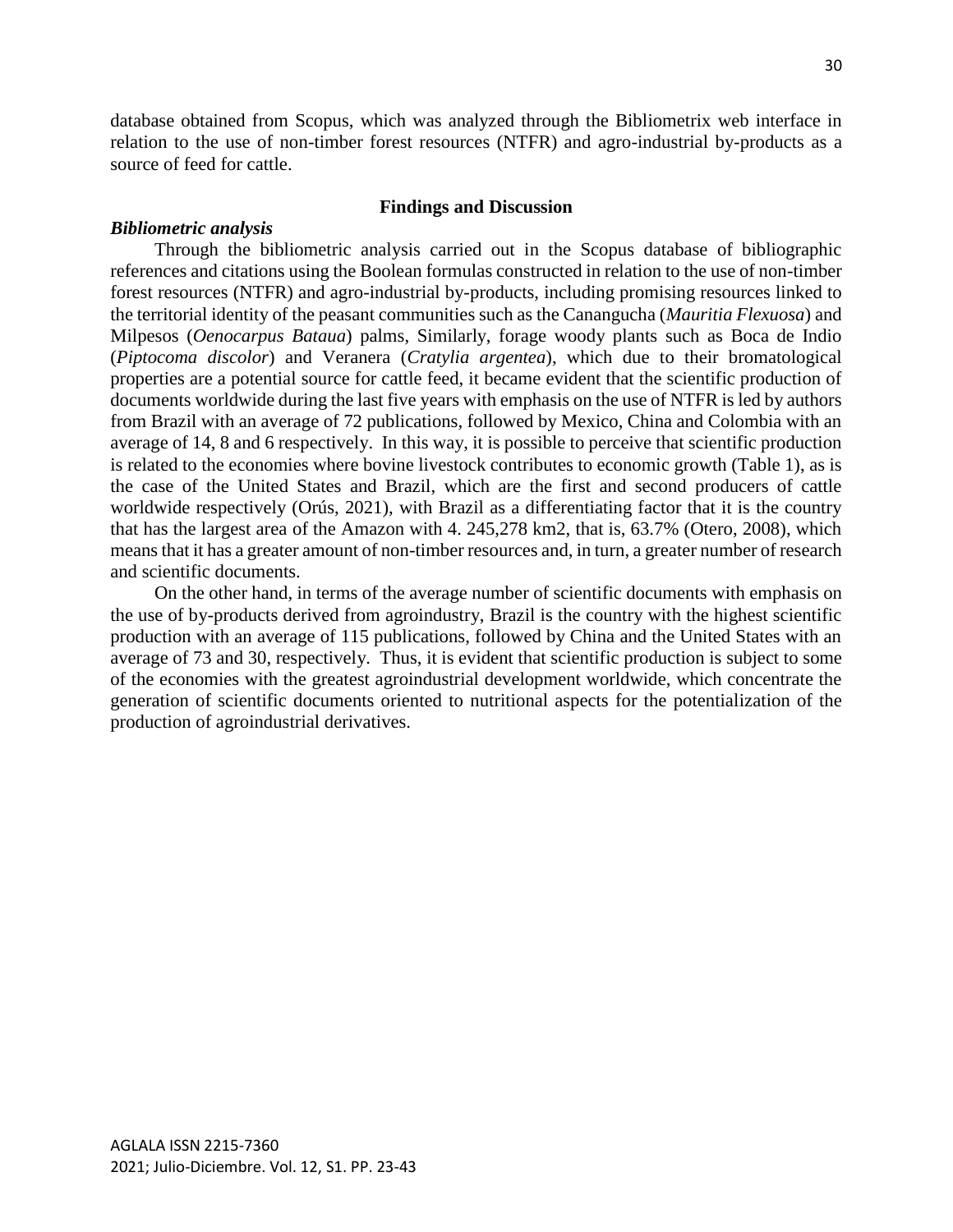

**Figure 1**. Trend of the conceptual structure of the scientific production of the use of NTFR as a feed source for cattle.

The trend in the conceptual structure of scientific production on the use of NTFR as a feed source for cattle has cross-cutting elements such as ruminants, bioactive compounds, fatty acid and milk (Figure 1), since many current research studies show the potential benefits to human health of a regular intake of milk, However, it has now been demonstrated that milk fatty acids have specific properties that are linked to important physiological functions such as the production of bioactive compounds, maintenance of the intestinal microbiota, weight control and prevention of chronic inflammatory diseases (Gómez & De la fuente. , 2018). Likewise, methane emissions related to livestock stand out as an emerging issue (Figure 1), due to global trends on climate change, efficient use of resources, decrease in pollution and other environmental indicators, which have forced producers to implement practices and systems designed to reduce environmental impacts through evaluations that allow quantifying and comparing the effects of these strategies over time, Therefore, a wide variety of tools and models have been developed that seek to empower communities to quantify the environmental impacts generated by their production systems, which in turn satisfies the need of today's consumers for information on how their food is produced (Capper, 2021).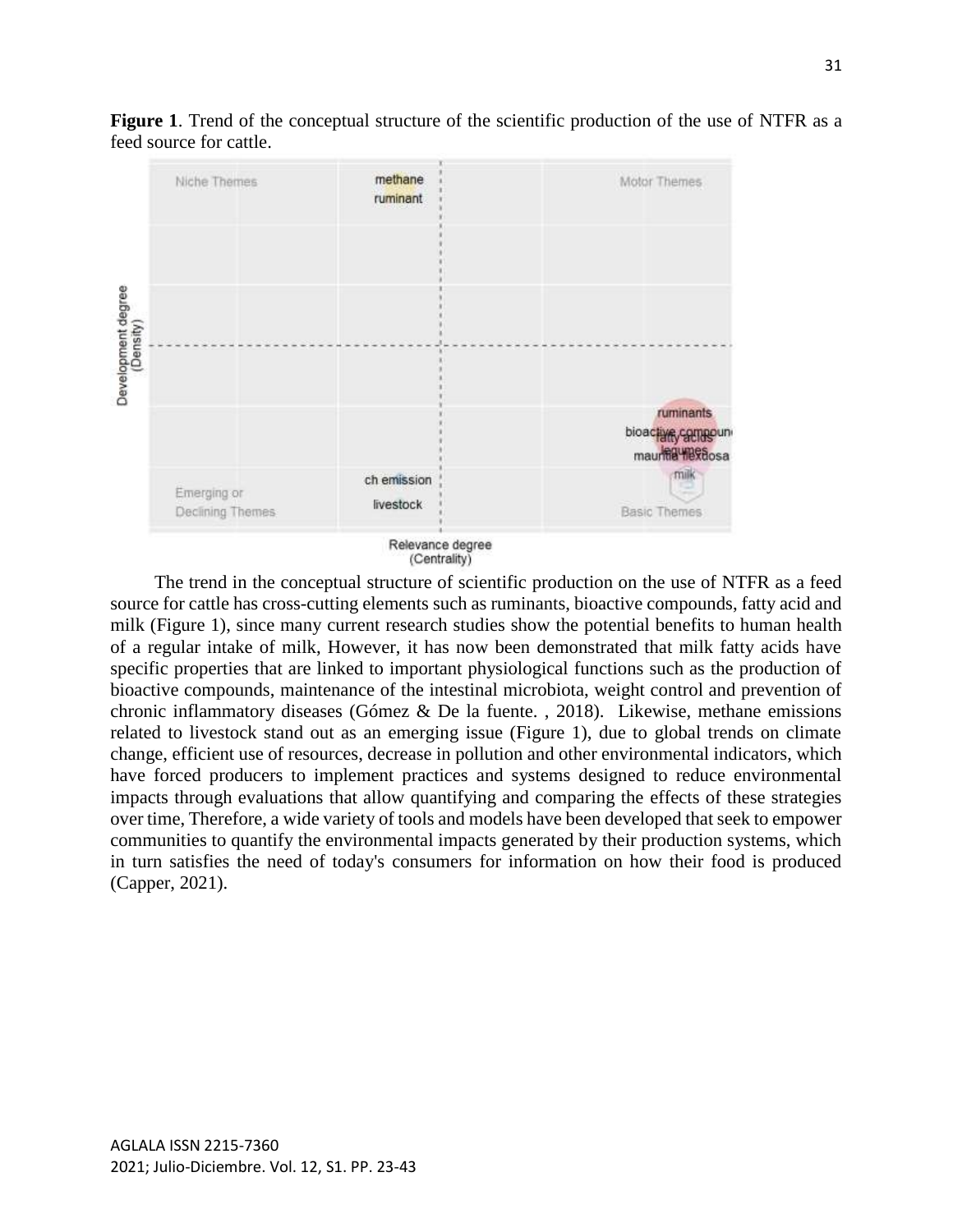**Figure 2.** Trend of the conceptual structure of the scientific production of the use of agro-industrial by-products in cattle feed.



The trend in the conceptual structure of scientific production linked to the use of agroindustrial by-products is given by the cross-cutting elements milk, probiotics, antioxidants, which are going from being emerging to cross-cutting (Figure 2), given the interest of current production models that have recognized the potential of agro-industrial wastes, since they still contain in their composition a high nutritional content and a large amount of bioactive compounds that are used as a source of antioxidants for the development of biotransformations that generate finished products of high biological quality (Vicenssuto & Castro. , 2020), which is related to the topics nutrition, digestibility, additives, biogas, anaerobic digestion and energy (Figure 2), which have the tendency to become driving or consolidated topics, due to the processes carried out to transform agroindustrial by-products from waste to usable raw material, being anaerobic fermentation the most widespread, since this allows creating usable compounds such as biogas and generating renewable energy (Villa et al., 2020), as well as the evaluation of different by-products as additives in diets used in animal feed to determine their digestibility and their effect on animal nutrition (Gasco et al., 2020). On the other hand, the consolidated topics in current research are protein, antioxidant activity and polyphenols, while the emerging ones are beef cattle in relation to cocoa husk, as new trends in scientific research (Figure 2).

# *Characterization of the use of NTFRs and agro-industrial by-products in cattle production systems in the prioritized municipalities in the state of Caquetá.*

The use of non-timber forest resources - NTFRs and agro-industrial by-products in animal feed in cattle production systems is an effective and sustainable nutritional alternative that proposes the use of various resources that have great potential for cattle intake, contributing to the reduction of the cost structure and the use of raw materials that are wasted due to lack of knowledge of their properties. It also allows for a paradigm shift from traditional cattle ranching based on grazing large tracts of land to an innovative system that would supplement and/or complement forage grasses that provide low levels of protein (Cipaguata et al., 1998). The state of Caquetá has not been oblivious to this reality, which is why these production systems are characterized by being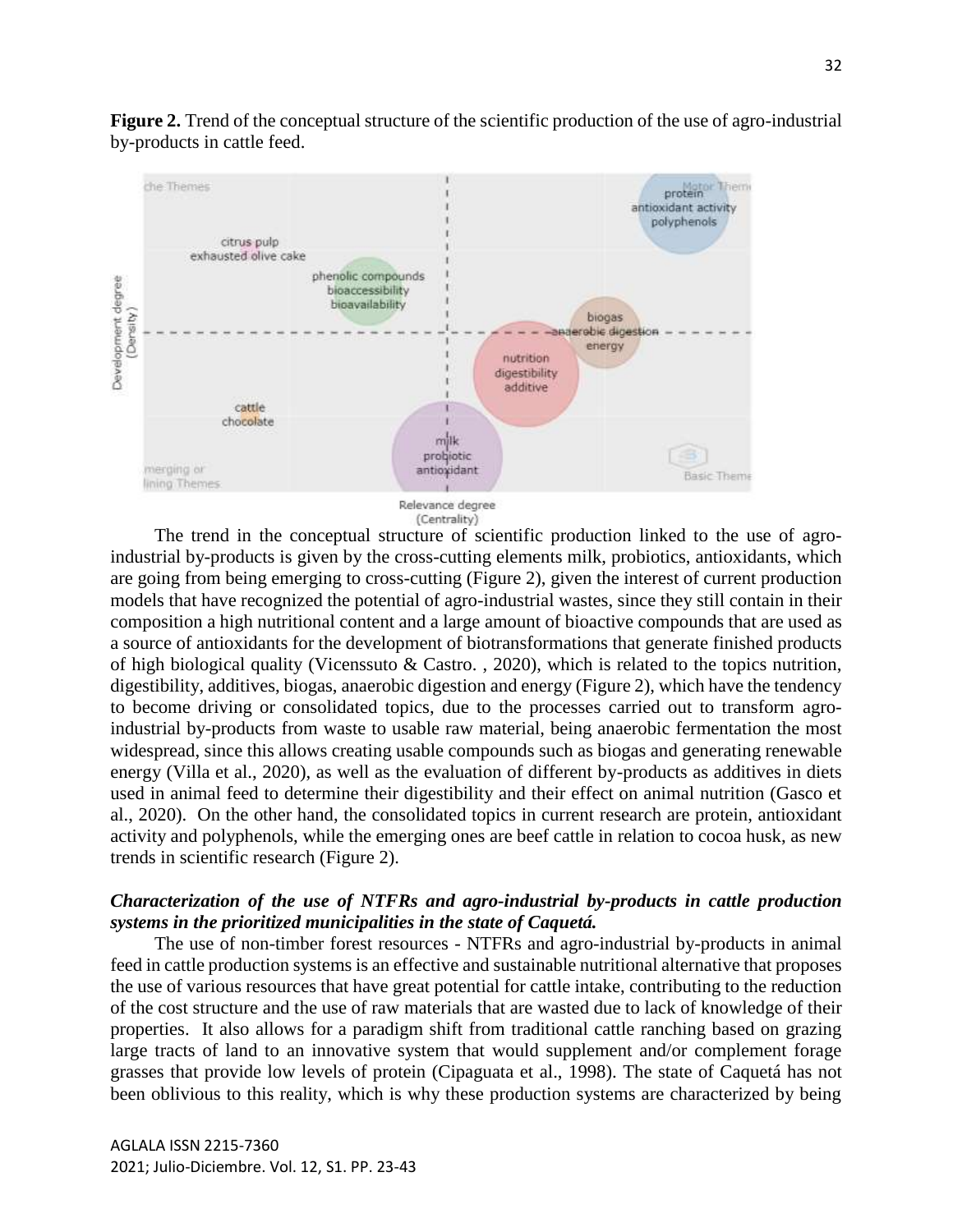extensively based on monocultures of protein-poor grasses that are not sufficient for the nutritional demand of livestock, as reflected in the territory's production indicators.

It should be added that, faced with the problem of nutritional requirements, the productive systems have decided to supply different complements that guarantee the minimum nutritional values such as: concentrates, mineralized salts and nutritional blocks; which increase costs and decrease the profitability of the cattle herds. However, systems with a cattle inventory of less than 150 head of cattle are forced to look for alternatives that do not represent high monetary values because this activity is the main or only source of income for their productive units, for which they have been using NTFR, while agro-industrial by-products have not been used due to the lack of knowledge of their potential in animal intake.

**Figure 3.** Relationship of nutritional supplies of cattle production systems with inventory of head of cattle in the prioritized municipalities.



It is necessary to highlight that of the five municipalities where the study was carried out, only in San Vicente del Caguán and Albania NTFRs have been used in low proportion due to the lack of knowledge of the capacity of these products and the little articulation between the academy and the Colombian countryside; in the transmission of knowledge that generates sustainable practices that positively impact the producers and the environment (Figure 3).

It is evident that the traditional livestock model developed in the state of Caquetá has a feeding system where the main and, in most cases, the only source of food is extensive grazing, as stated by Canchila et al 2009; which leads to a dependence on commercial concentrates, nutritional blocks, among others, to supplement their feed. And that in productive units that have more than 150 head of cattle; they do not use feeding alternatives found in the environment.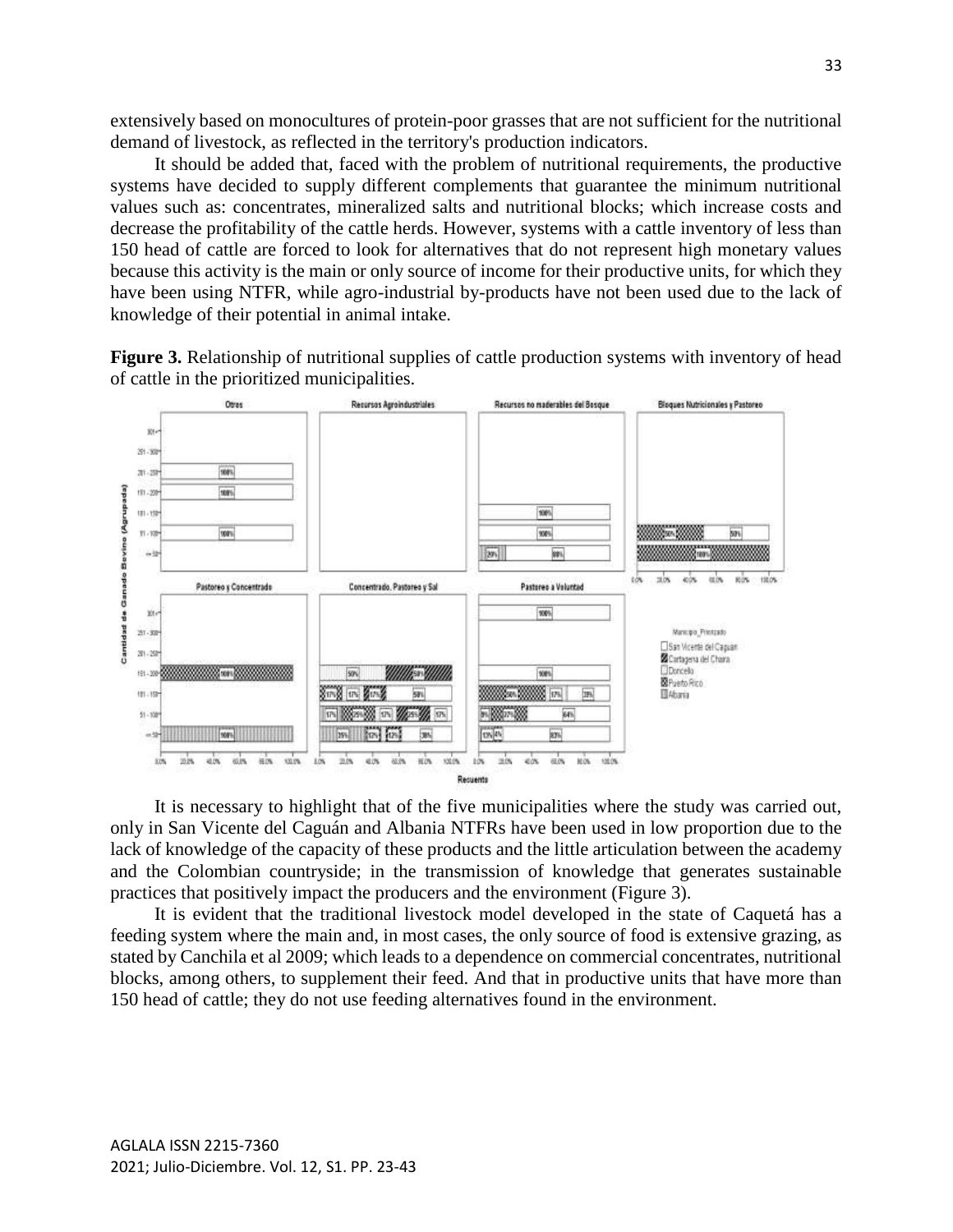

**Figure 4.** Use of Non-Timber Forest Resources and Agro-industrial By-products for cattle feed.

It is worth mentioning that, in terms of the use of NTFR, *Piptocoma Discolor* or popularly known as Boca indio, Congo or Mulato, is the only species used in cattle feed in the municipalities mentioned above, so producers are unaware of the potential of species such as Cratylia Argéntea, Palma de Canangucha and Palma de Mil pesos. Bocaindio is an arboreal species, which is found inside stubble and secondary forests being used mainly for timber uses constituting an important source of income that serves to complement the earnings of rural households; being a pioneer species that regenerates in disturbed and sugarcane forests, it is ideal for sustainable management (Figure 4) (Erazo et al., 2014).

Likewise, agro-industrial by-products such as cocoa or palm kernel have not been used in food due to the lack of knowledge of producers regarding the nutritional contributions of these products. For example, in several production units, cocoa crops were found where cocoa was used as fertilizer for the plantations themselves, ignoring the uses, potential and economic and environmental benefits that could be generated with the use of this large volume of cocoa. It should be emphasized that countries with a higher degree of industrial development are pioneers in the use of HS in ruminant feeding; being significant the results obtained in intake, nutrient digestibility, milk production yields and economic profitability while countries such as Colombia would have a great potential in the use of NTFR (Godoy et al., 2021; Pazla et al., 2018).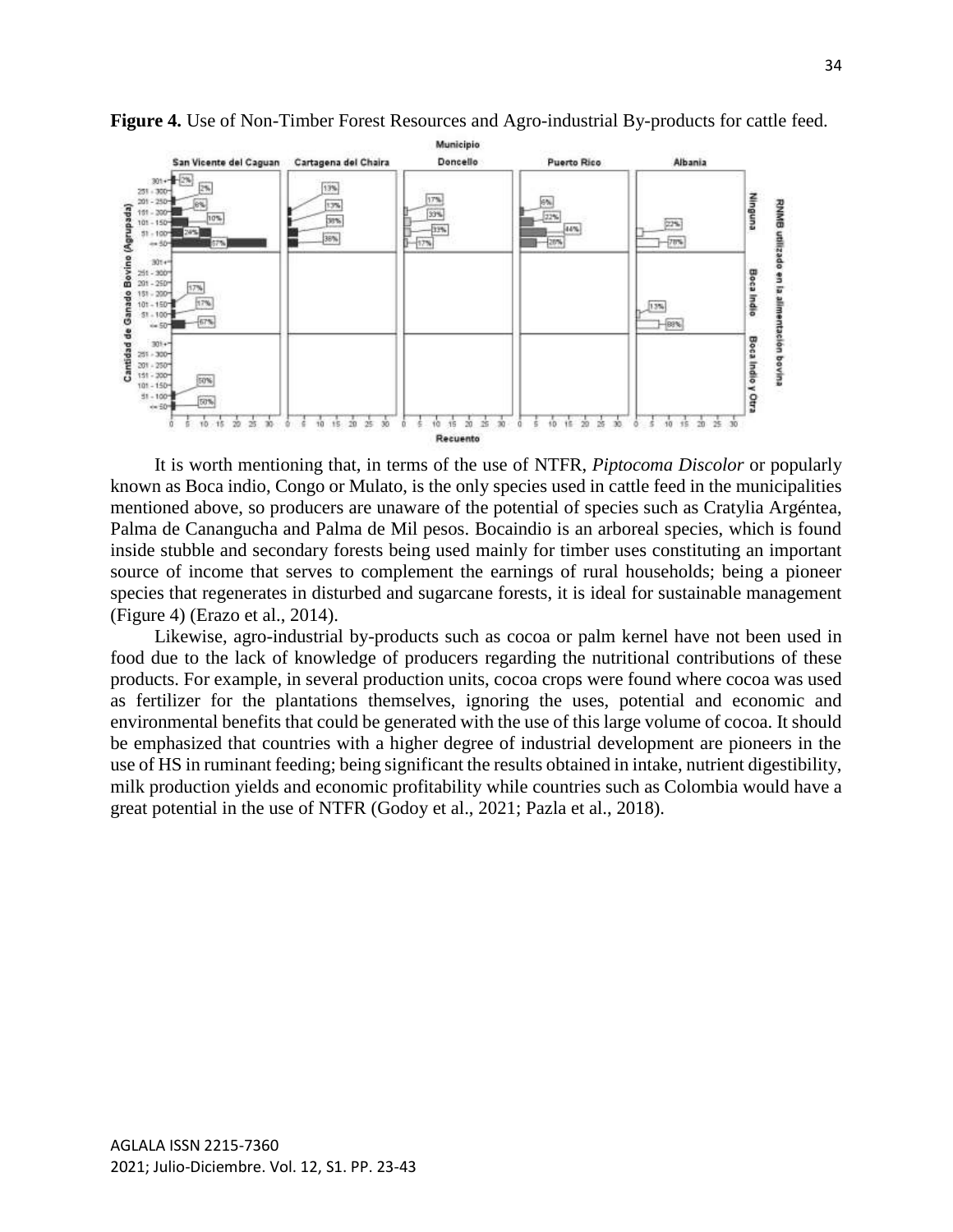

**Figure 5.** Indebtedness in cattle production systems.

On the other hand, it is evident that most of the producers who have acquired debt have acquired it with the purpose of investing in livestock activity through financial entities, informal lenders and relatives or friends, for amounts ranging between 3 and 10 SMMLV; highlighting that it has been the main destination of the investment compared to other activities such as crop production, household needs, among others. Despite the fact that the impacts of livestock farming in the State have been negative against the model it practices and its role in deforestation, the livestock sector in Colombia generates 19% of rural agricultural employment being close to 6% of national employment contributing approximately 1.4% of the National GDP and about 19% of the agricultural GDP (Figure 5) (FEDEGAN, 2017).



**Figure 6.** Technical assistance received in the last year (2019).

Due to the technical assistance to cattle production systems has been scarce due to the lack of coordination between the state, organizations, academia and the Colombian countryside, there is a need to dialogue and build knowledge, generating the social appropriation of knowledge in the communities on various topics that allow the resolution of environmental problems and challenges in the different production systems.

It should be noted that Albania has been the municipality with the highest percentage of training in livestock issues while in the municipality of Doncello its community has not received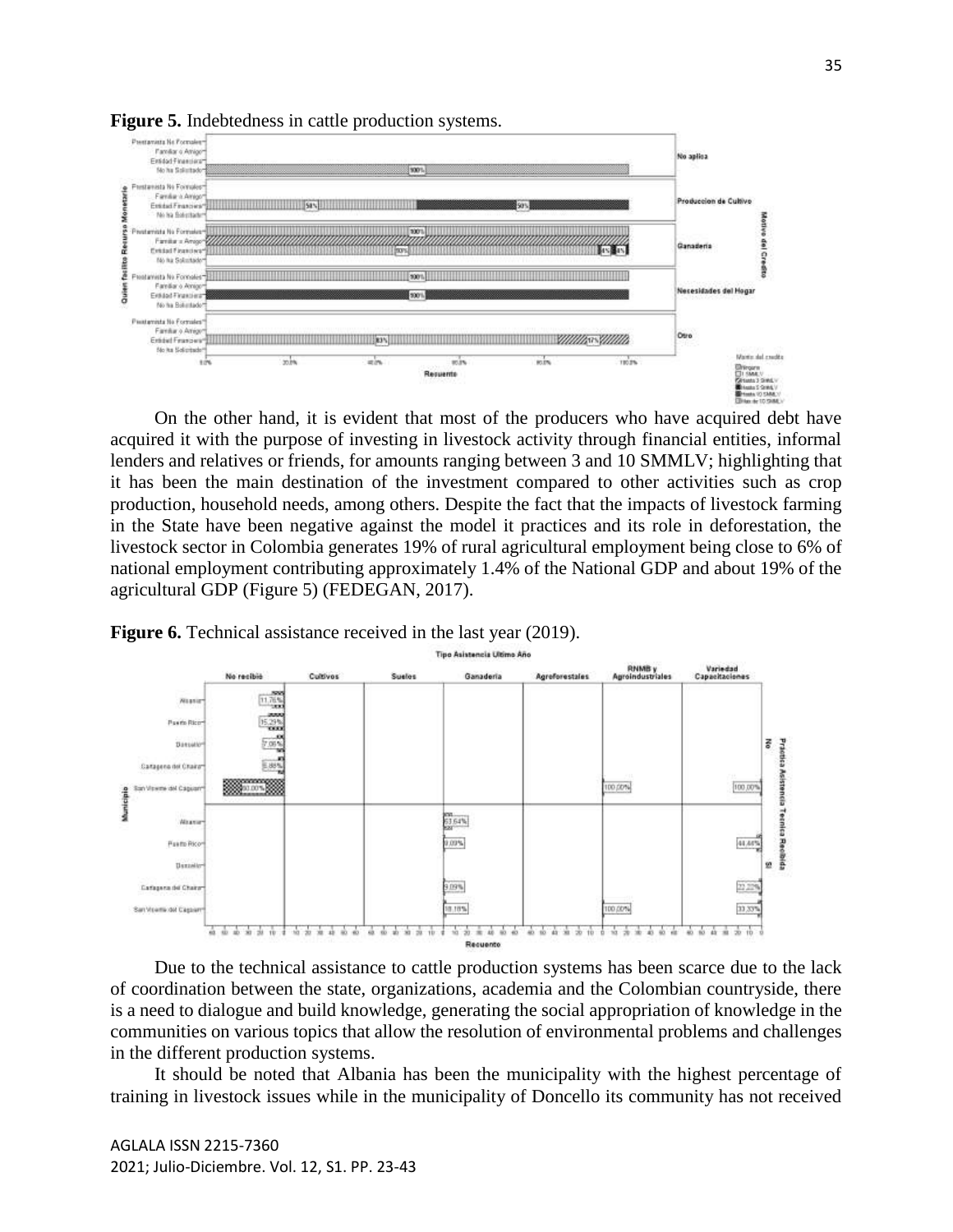any training. This shows the low level of coverage of training and technical assistance for the livestock sector in the state of Caquetá. As mentioned by Contreras and Rodríguez (2017) in the agricultural sector, its development and increased competitiveness depends, among other factors, on its capacity for technological innovation and the technical assistance received from different institutions, both state and private. Technical assistance or rural extension has been characterized by levels of coordination and articulation that have not achieved the expected impacts in terms of coverage and technological adoption by the sectors involved, as well as the scarce depth of organizational and commercial aspects that are vital for the agricultural business (Figure 6) (Contreras and Rodríguez, 2017).



**Figure 7.** Benefits received from the organizations to which producers belong.

In turn, the main form of association in cattle production systems are the Community Action Boards (CABs), which directly or indirectly have coordinated the few trainings and technical assistance activities between producers, the government and/or organizations. On the other hand, it is highlighted that no producer is part of any association or cooperative, thus evidencing the lack of management and accompaniment by governmental entities for the creation of agricultural associative organizations in the state. Also, highlighting the lack of knowledge, negative experiences in joint work or the absence of leadership in the communities, which are determining factors that prevent the creation of associative organizations (Figure 7) (Estrella and Flores, 2020).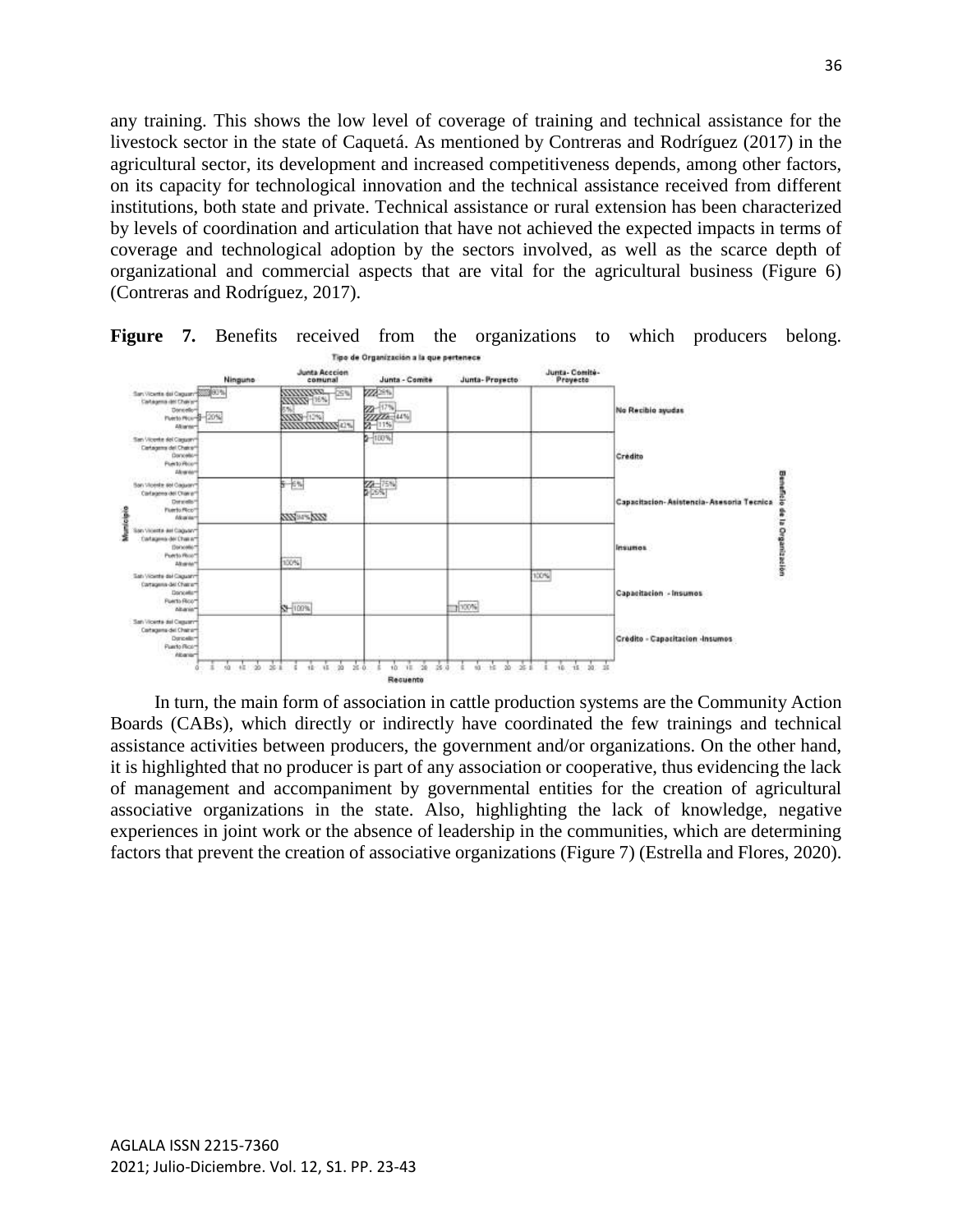Municipio Doncello San Vicente del Caguan Cartagena del Chaira **Puerto Rico Allenda**  $\blacksquare$ Baio Rundhug **litedo**  $-25%$ RNMB utilizado en la alimentación bovina  $-50%$  $19\%$ Alto  $-60%$ Tas.  $+15%$  $-15%$  $-50%$  $-225$ 31% Newsand  $-125$ Boi **Bocalndio Hedio**  $-32%$  $-25%$  $-67%$  $+52%$ Alto Ninga **Boca Indio y Otra**  $-50%$ Bail Medi At **BON** Ningary Recuento

**Figure 8.** Perception of the level of income from livestock activity in properties where NTFR is used.

The perception of the producers regarding the level of income that livestock activity contributes to the family economy indicates that most producers are directly dependent on these production systems for the subsistence of their families; however, the farms where the use of NTFRs varies, and in some units livestock is a secondary economic activity, with the use of other types of resources being a more constant and substantial source of income, due to the diversification of the activities carried out within the productive unit in relation to NTFRs (Figure 8). The intensification of pasture-based livestock systems is a necessary strategy to mitigate the environmental impacts generated by activities such as deforestation and to improve the livelihoods of people who depend on livestock, since livestock farms are currently characterized by low incomes and low productivity, However, the adoption of strategies that make use of NTFR is limited by structural factors that interact with the personal perceptions of the ranchers that prevent them from shaping the information that would allow them to understand the costs and benefits of adopting this type of strategy (Arbuckle and Roesch. , 2015).

Producers who harvest NTFRs perceive this as a strategy to increase the economic value and competitiveness of the farm, while ranchers who do not harvest NTFRs recognize that the use of such resources is necessary to maintain livelihoods given declining profits due to rising input costs and increasing state environmental oversight, however, However, producers who harvest and those who do not agree that there are many barriers that prevent a high adoption of this type of model in the region, such as the difficulty of obtaining skilled labor, poor infrastructure, limited forms of marketing with a non-regulatory and unfavorable environment for the producer, in addition to cultural practices that in most cases drive decisions regardless of the possibilities of maximizing benefits (Cortner et al. , 2019).

#### **Conclusions**

The scientific production of documents worldwide concerning the use of non-timber forest resources (NTFPs) and agro-industrial by-products as alternative feed for cattle has been carried out mainly by the countries with the highest level of industrialization in the agricultural sector, such as China, the United States and Brazil, mainly developed by agricultural sciences and biology,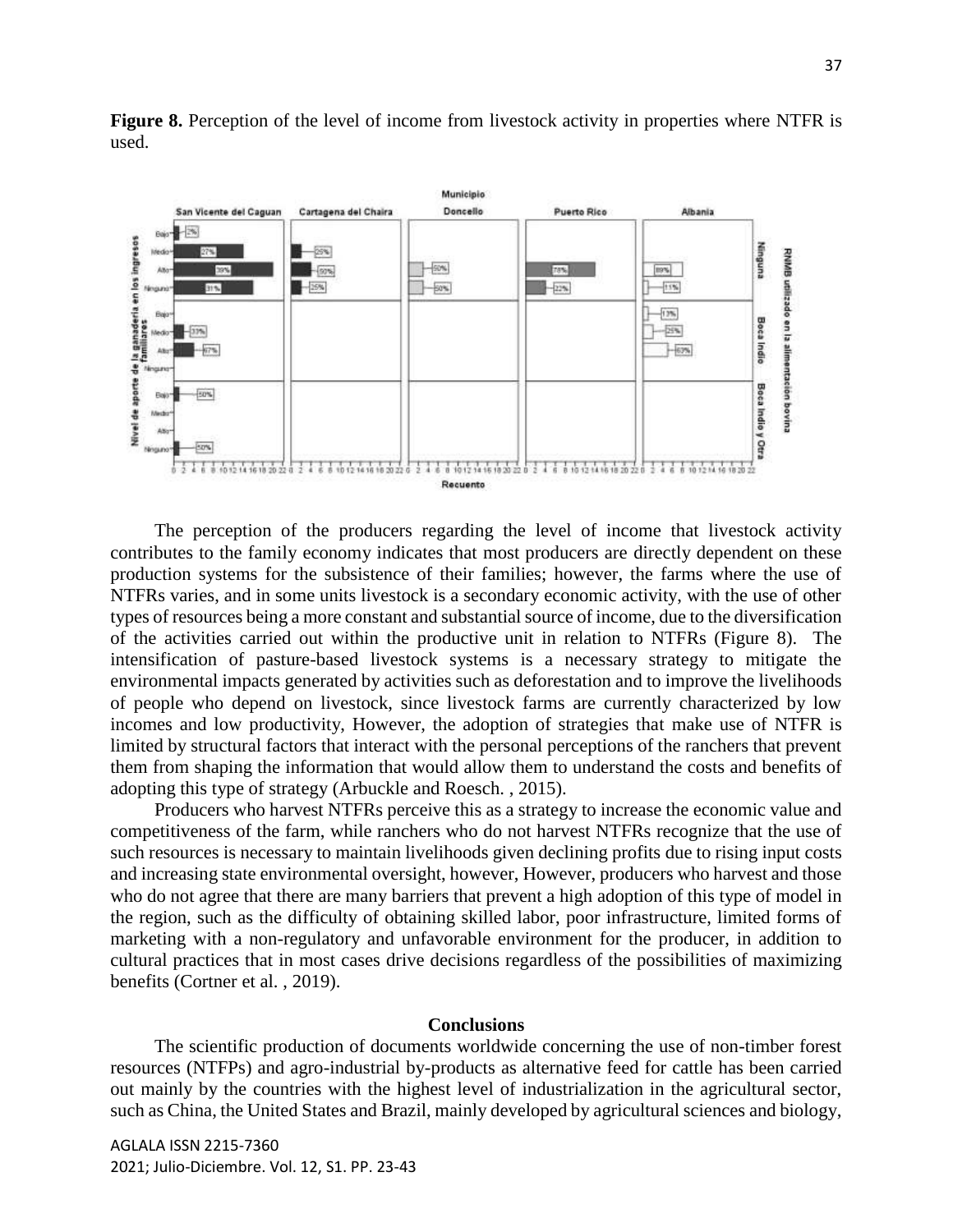where they have been studied individually or in conjunction with other raw materials, evaluating their effects, nutritional contributions, degree of nutritional value and d egree of digestibility and daily weight gain in cattle.

The producers of the bovine production systems of the prioritized municipalities mostly have present the species of the NTFR, however, the use of these as an alternative animal feed has been at very low levels, being used only the Boca Indio (Piptocoma discolor) by some of the producers of the municipalities of San Vicente del Caguán and Albania.

Agro-industrial by-products are not used in any bovine production system as a feeding alternative, which indicates that there is a lack of knowledge or interest on the part of producers to use them as an alternative for animal nutrition.

The results suggest that research and research processes should focus not only on agronomic and socioeconomic aspects, but on the contrary, they should raise awareness of the potential benefits of adopting systems that make use of NTFR through models that quantify and communicate the potential risks of adoption and mitigation strategies to help producers understand the benefits of converting from extensive to intensive feeding systems and the potential risks and ways in which they can be minimized and enable farmers to more effectively weigh the benefits and costs of using NTFR. Moreover, the findings indicate that better enabling infrastructure in the form of technical assistance, education and government support for widespread adoption of NTFR is needed in the region.

### **Bibliographic references**

- Acuña Encarnación, V. M. (2017). Selección de árboles élite de Copoazu (Theobroma grandiflorum) vereda Agua Dulce del municipio de Belén de los Andaquíes (Caquetá).
- Álvarez, C. F., Suárez, S. J. C., & Celis, P. G. A. (2018). Caracterización nutricional y mineral de Boca de Indio Piptocoma discolor (Kunth) Pruski, en dos unidades de paisajes en el Municipio de Florencia, Caquetá.
- Anderson, S., & Wadsworth, J. (1995). Procceding of the International Workshop on Dual Purpose Cattle Production Research. *IFS, UADY. Mérida, Yucatán, México*, 368.
- Arbuckle, J. G., & Roesch-McNally, G. (2015). Cover crop adoption in Iowa: The role of perceived practice characteristics. *Journal of Soil and Water Conservation*, *70*(6), 418-429.
- Argel, P. J., & Lascano, C. E. (1998). Cratylia argentea (Desvaux) O. Kuntze: Una nueva leguminosa arbustiva para suelos ácidos en zonas subhúmedas tropicales.
- Asociación Departamental de Productores de Cacao y especies maderables del Caquetá ACAMAFRUT (2017) *Fortalecimiento Empresarial y adecuación financiera*. Recuperado: [https://sinchi.org.co/files/gef/PUBLICACIONES/4.%20Fortalecimiento%20Socioempresar](https://sinchi.org.co/files/gef/PUBLICACIONES/4.%20Fortalecimiento%20Socioempresarial%20ACAMAFRUT-comprimido.pdf) [ial%20ACAMAFRUT-comprimido.pdf.](https://sinchi.org.co/files/gef/PUBLICACIONES/4.%20Fortalecimiento%20Socioempresarial%20ACAMAFRUT-comprimido.pdf)
- Arrieta Rodríguez, D. A., Lora Guzmán, H., & Sánchez González, J. (2018). Análisis de las empresas de Cartagena del sector logístico portuario basado en el modelo de configuración estratégica de Danny Miller. *Aglala*, *9*(1), 62-90. Recuperado de <http://revistas.curnvirtual.edu.co/index.php/aglala/article/view/1182>
- Brenes, O. (1990). Posibilidades de la utilización de los subproductos del beneficio del cacao. In *Seminario Regional sobre Tecnología Poscosecha y Calidad Mejorada del Cacao20-21 Jul 1989Turrialba (Costa Rica)* (No. IICA ICCR-A1/SC 90-005). IICA, San José (Costa Rica). Red Regional de Generación y Transferencia de Tecnología en Cacao-PROCACAO.
- Bernal Conde, H., Rodríguez Soto, J. R.., & Ortegón Guzmán, I. C. . (2020). La composición empresarial y la incidencia en el fortalecimiento misional en las Unidades de Salud de Ibagué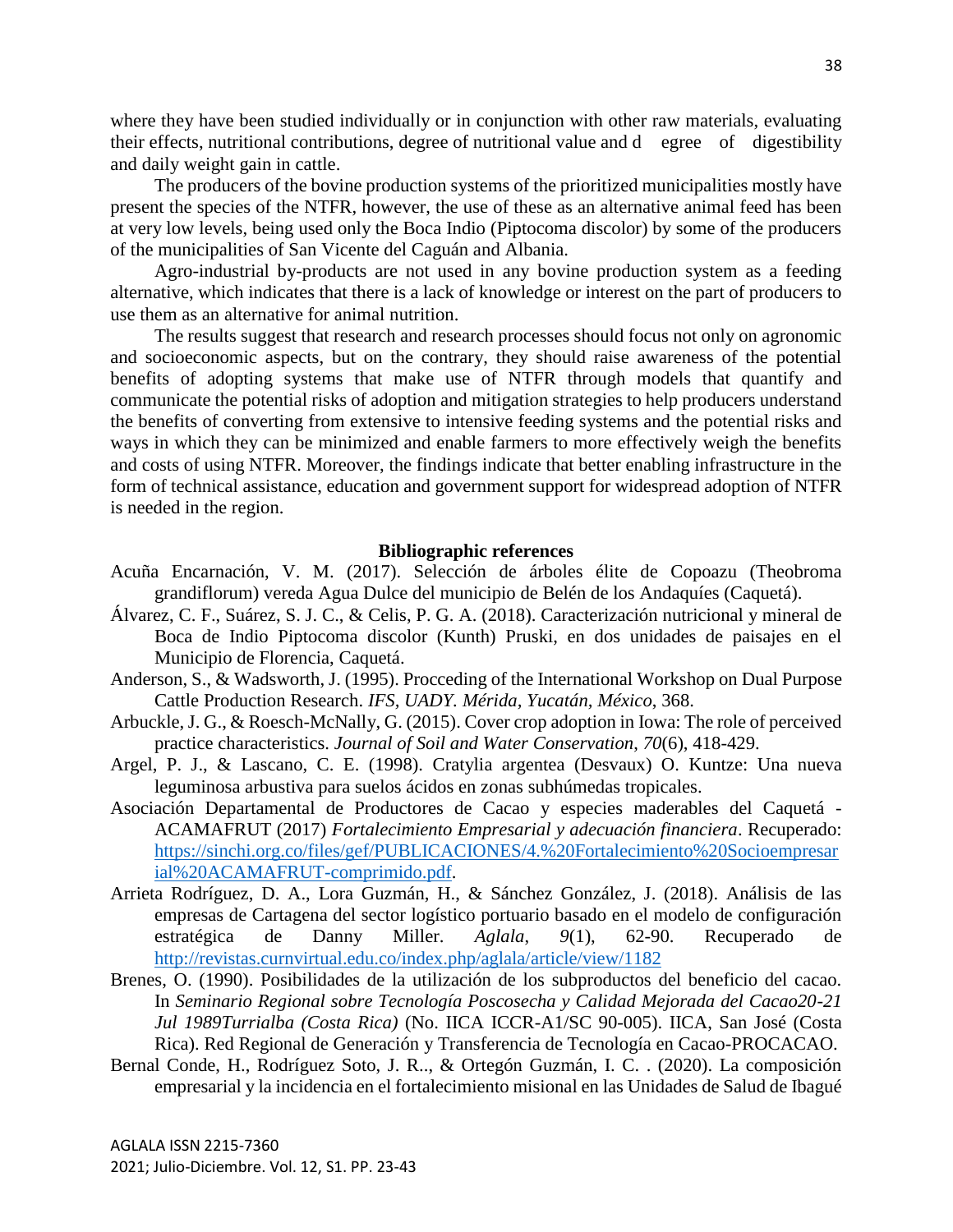USI. *Aglala*, *11*(2), 167–176. Recuperado a partir de https://revistas.curn.edu.co/index.php/aglala/article/view/1707

- Canchila, E. R., Soca, M., Ojeda, F., & Machado, R. (2009). Evaluación de la composición bromatológica de 24 accesiones de Brachiaria spp. *Pastos y Forrajes*, *32*(4), 1-1.
- Canchila, E. R., Soca, M., Ojeda, F., & Machado, R. (2009). Evaluación de la composición bromatológica de 24 accesiones de Brachiaria spp. *Pastos y Forrajes*, *32*(4), 1-1.
- Capper, J. L. (2021). Current issues and controversies in assessing the environmental impacts of livestock production. *CAB Reviews: Perspectives in Agriculture, Veterinary Science, Nutrition and Natural Resources*.
- Cardona, M. G., Sorza, J. D., Posada, S. L., Carmona, J. C., Ayala, S. A., & Álvarez, O. L. (2002). Establecimiento de una base de datos para la elaboración de tablas de contenido nutricional de alimentos para animales. *Revista Colombiana de Ciencias Pecuarias*, *15*(2), 240-246.
- Carrillo, A. R. Q., Quiroz, J. F. E., & Jiménez, L. M. (2007). Evaluación de especies forrajeras en América tropical, avances o status quo. *Interciencia*, *32*(8), 566-571.
- Celis, G. A., Sánchez, H., & Parra, F. A. (2004). Calidad nutritiva de las arbustivas forrajeras Malvaviscus arboreus, Codariocalyx gyroides y Cratylia argentea en la zona de ladera de los Departamentos de Cauca y Valle, Colombia. *Ciencia y Tecnología Agropecuaria*, *5*(1), 56- 59.
- Chandrasekharan, C., Frisk, T., & Roasio, J. C. (1996). *Desarrollo de productos forestales no madereros en América Latina y el Caribe* (pp. 484-484). Dirección de Productos Forestales, FAO.
- Cipagauta, M., Velásquez, J., & Pulido, J. I. (1998). Producción de leche en tres pasturas del piedemonte amazónico del Caquetá, Colombia. *Pasturas tropicales*, *20*(3), 2-9.
- Colciencias. Ministerio de Agricultura y Desarrollo rural Minagricultura & Corpoica (2016). *Plan Estratégico de Ciencia, Tecnología e innovación del Sector Agropecuario Colombiano (2017-2027)*. Recuperado de: [https://minciencias.gov.co/sites/default/files/upload/noticias/pectia-2017-actualizado.pdf.](https://minciencias.gov.co/sites/default/files/upload/noticias/pectia-2017-actualizado.pdf)
- Contreras León, A. L., & Rodríguez Lozano, G. I. (2017). Medición de la eficiencia relativa de fincas ganaderas con servicio de asistencia técnica. *Revista Facultad de Ciencias Económicas: Investigación y Reflexión*, *25*(1), 117-128.
- CORPOAMAZONIA. (2018). *Sistema Económico*. Disponible en: [https://www.corpoamazonia.gov.co/region/Caqueta/Caq\\_Economico.htm](https://www.corpoamazonia.gov.co/region/Caqueta/Caq_Economico.htm)
- Corredor, Y. A. V., & Pérez, L. I. P. (2018). Aprovechamiento de residuos agroindustriales en el mejoramiento de la calidad del ambiente. *Revista Facultad de Ciencias Básicas*, 59-72.
- Cortner, O., Garrett, R. D., Valentim, J. F., Ferreira, J., Niles, M. T., Reis, J., & Gil, J. (2019). Perceptions of integrated crop-livestock systems for sustainable intensification in the Brazilian Amazon. *Land use policy*, *82*, 841-853.
- Cury, K., Aguas, Y., Martinez, A., Olivero, R., & Ch, L. C. (2017). Residuos agroindustriales su impacto, manejo y aprovechamiento. *Revista Colombiana de Ciencia Animal-RECIA*, *9*(S1), 122-132.
- De Beer, J. H., & McDermott, M. D. (1996). The economic value of non-timber forest products in. Southeast Asia*. Netherlands Committee for IUCN*, Amsterdam. Recuperado de: <https://portals.iucn.org/library/sites/library/files/documents/1996-020.pdf>
- De Beer, J. H., & McDermott, M. J. (1989). The economic value of non-timber forest products in Southeast Asia: with emphasis on Indonesia, Malaysia and Thailand. *The economic value of non-timber forest products in Southeast Asia: with emphasis on Indonesia, Malaysia and Thailand.*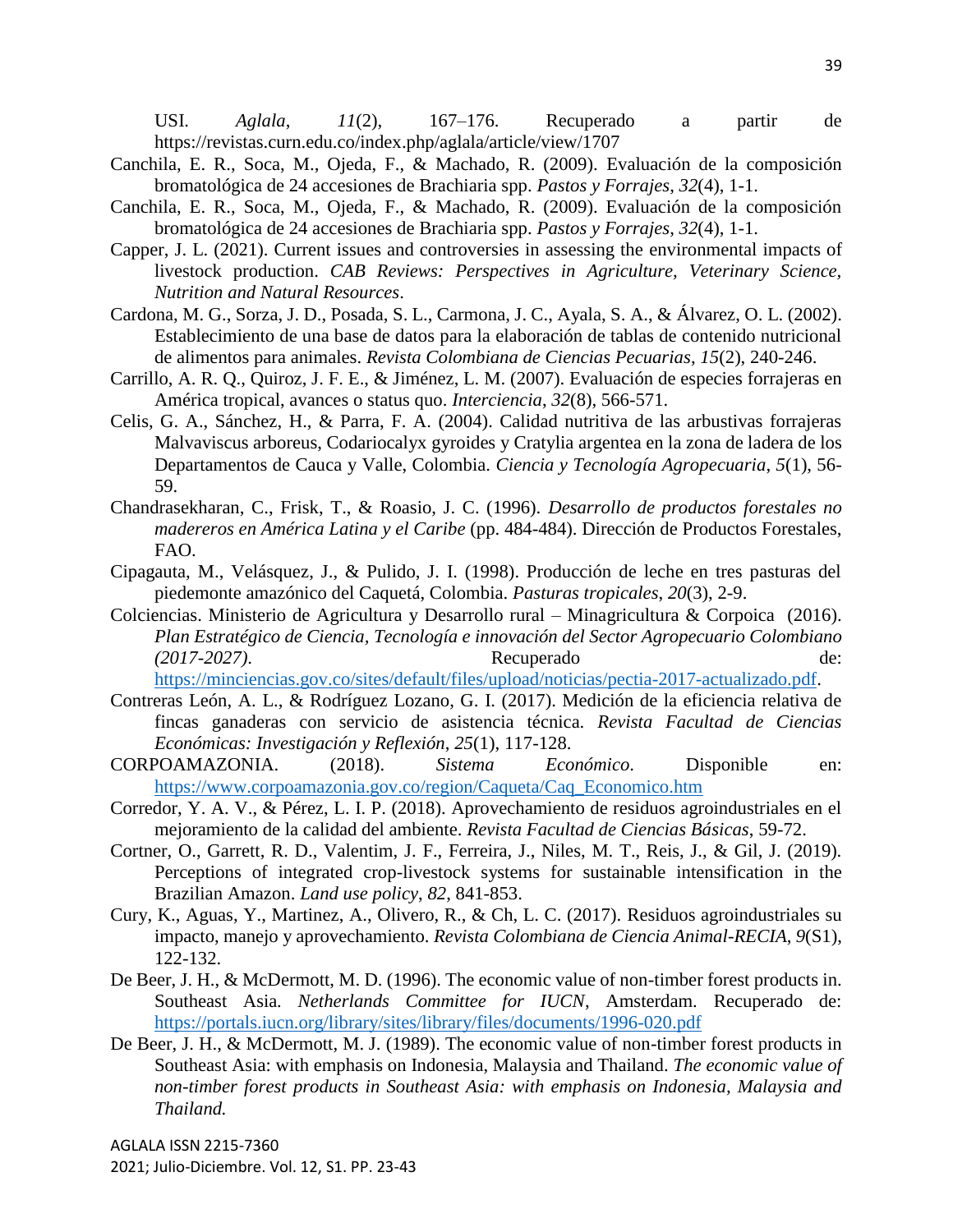- Delgado-Ospina, J., Lucas-González, R., Viuda-Martos, M., Fernández-López, J., Pérez-Álvarez, J. Á., Martuscelli, M., & Chaves-López, C. (2021). Bioactive compounds and technofunctional properties of high-fiber co-products of the cacao agro-industrial chain. *Heliyon*, *7*(4), e06799.
- Departamento Administrativo Nacional de Estadística DANE (2014). Aspectos sociodemográficos: 3er censo nacional agropecuario 2014. (Consultado en línea el 18 de enero de 2019). Recuperado de: [https://desarrollomedellin.files.wordpress.com/2018/03/censo-nacional-agropecuario-](https://desarrollomedellin.files.wordpress.com/2018/03/censo-nacional-agropecuario-20141.pdf)[20141.pdf](https://desarrollomedellin.files.wordpress.com/2018/03/censo-nacional-agropecuario-20141.pdf)
- Duarte Rey, D. M., Barrientos Rosales, M. de los Ángeles, & Castro Alfaro, D. (2019). La subutilización del neuromarketing en Colombia como herramienta de posicionamiento de marca. *Enfoque Disciplinario*, *4*(1), 28-36. Recuperado a partir de http://enfoquedisciplinario.org/revista/index.php/enfoque/article/view/17
- Erazo, G., Izurieta, J. C., Cronkleton, P., Larson, A., & Putzel, L. (2014). *El uso de pigüe (Piptocoma discolor) por los pequeños productores de Napo, Ecuador: Manejo sostenible de una especie pionera de madera para los medios de vida locales* (Vol. 26). CIFOR.
- Estrella, M. Á. E., & Flores, K. I. M. (2020). Análisis de caso del modelo de gestión asociativo a nivel rural en acopio de fréjol, en la comuna Las Rocas cantón Alausí, provincia de Chimborazo. *Economía y Negocios*, *11*(1), 34-46.
- FAO (1999). Directrices para la ordenación de los bosques tropicales: 1 producción de madera (No. 634.9 F3Y v. 135). FAO. Recuperado de:<http://www.fao.org/3/a-w8212s.pdf>
- FAO. 2010 . Evaluación de los recursos forestales mundiales, 2010 Informe principal. Estudio FAO Montes 163. Roma Italia . Disponible también Recuperado de: [http://www.fao.org/3/i1757s/i1757s.pdf.](http://www.fao.org/3/i1757s/i1757s.pdf) Consulta: 02 de septiembre 2021
- Farias Machado, N. A., de Oliveira Maia Parente, M., Parente, H. N., de Moura Zanine, A., Moreira Filho, M. A., da Cunha, I. A. L., ... & Santos Araujo, J. D. (2020). The physiological response, feeding behaviour and water intake of feedlot lambs supplemented with babassu oil or buriti oil. *Biological Rhythm Research*, *51*(2), 213-224.
- FEDEGAN Federación Colombiana de Ganaderos (2017). Balance y Perspectivas del Sector Ganadero Colombiano 2016-2017. Recuperado de: [https://static.contextoganadero.com/Publicaciones/Balance\\_Perspectivas\\_2016\\_2017.pdf](https://static.contextoganadero.com/Publicaciones/Balance_Perspectivas_2016_2017.pdf)
- FEDEGAN Federación Colombiana de Ganaderos. (2006). Plan Estratégico de la Ganadería Colombiana 2019 . Recuperado de: [https://www.fedegan.org.co/plan-estrategico-de-la](https://www.fedegan.org.co/plan-estrategico-de-la-ganaderia-colombiana-2019)[ganaderia-colombiana-2019](https://www.fedegan.org.co/plan-estrategico-de-la-ganaderia-colombiana-2019)
- Ferreira, R., Bezerra, L., Edvan, R., Araújo, M., Marques, C., Torreão, J. & Parente, H. (2016). Physicochemical composition and ruminal degradability of leucaena ensiled with different levels of buriti fruit peel. *Grassland science*, *62*(3), 160-166.
- García, C., & Polanía, J. (2007). Marco conceptual para productos no maderables del bosque en manglares de Colombia. *Gestión y Ambiente*, *10*(2), 169-178.
- Gasco, L., Acuti, G., Bani, P., Dalle Zotte, A., Danieli, P. P., De Angelis, A. & Roncarati, A. (2020). Insect and fish by-products as sustainable alternatives to conventional animal proteins in animal nutrition. *Italian Journal of Animal Science*, *19*(1), 360-372.
- Gerez, P., & Purata, S. E. (2008). *Guía Práctica Forestal de Silvicultura Comunitaria. México*. SEMARNAT/CONAFOR/CCMSS. Recuperado de http://www. ccmss. org. mx/descargas/Guia\_ Practica\_Forestal\_de\_Silvicultura\_Comunitaria. pdf.
- Gobernación del Caquetá. (2007). Plan de desarrollo del Caquetá 2004-2007: Todos Por Un Caquetá Mejor. Mejor. Recuperado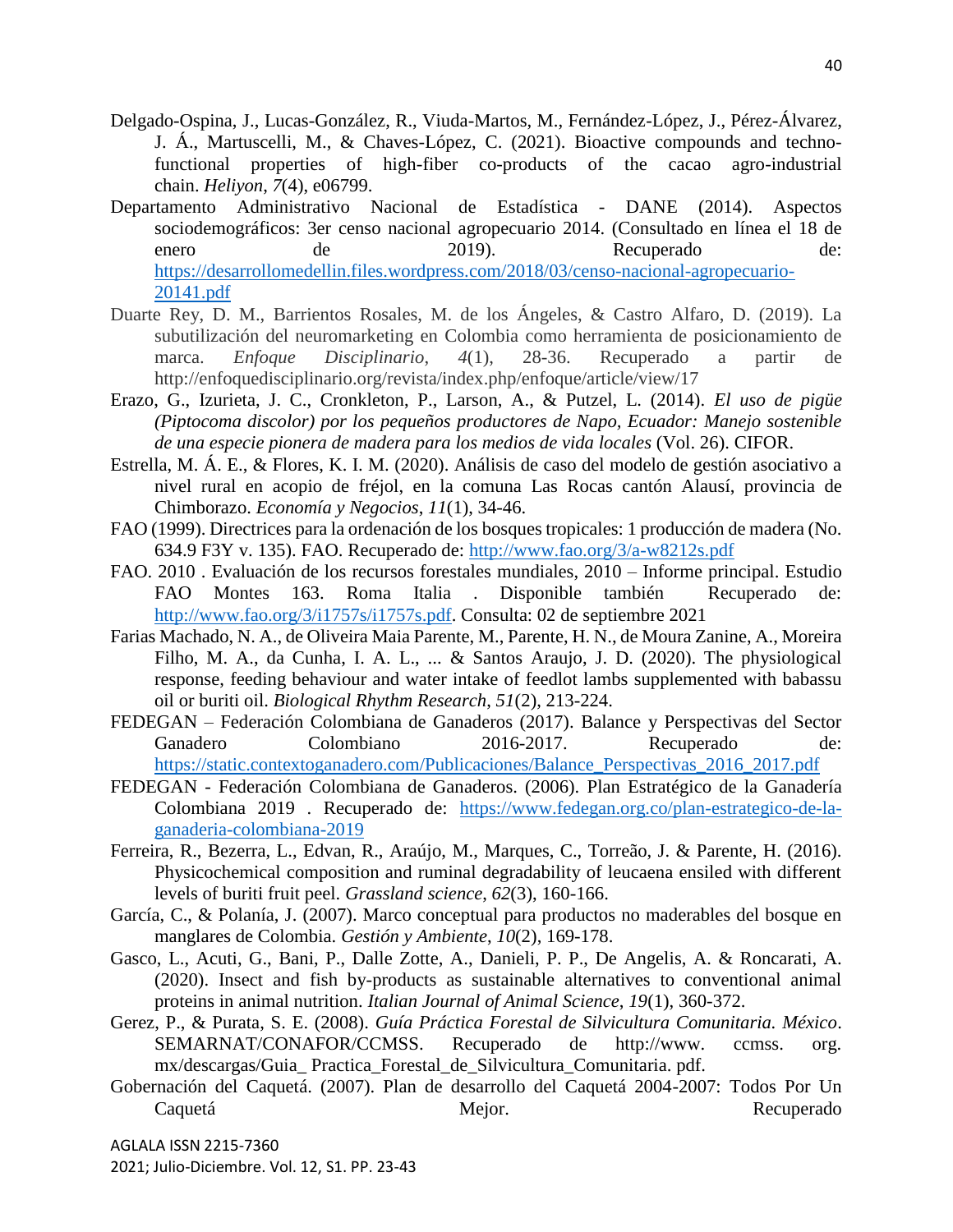de[:https://repositoriocdim.esap.edu.co/bitstream/handle/123456789/344/36561.pdf?sequenc](https://repositoriocdim.esap.edu.co/bitstream/handle/123456789/344/3656-1.pdf?sequence=1&isAllowed=y)  $e=1$ &isAllowed=y

- Godoy, D., Gonzales, J., Roque, R., Fernández, M., Gamarra, S., Hidalgo, V., & Gómez, C. (2021). Use of unconventional agro-industrial by-products for supplementation of grazing dairy cattle in the Peruvian Amazon region. *Tropical Animal Health and Production*, *53*(2), 1-6.
- Gómez Wilches, D. A., & Ospina Rodríguez, J. S. (2016). Análisis de la competitividad del eslabón de transformación de la agro-cadena de palma africana en Colombia.
- Gómez, A. G., Tabares, J. A. G., & Patiño, G. R. (2012). COMPORTAMIENTO DE COPOAZÚ [Theobroma grandiflorum (Willd. ex. Spreng.) K. Schum.] EN AGROECOSISTEMAS DISEÑADOS A PARTIR DE BOSQUE SECUNDARIO (CAQUETÁ, COLOMBIA). *Ingenierías & Amazonia*, *5*(2).
- Gómez-Cortés, P., Juárez, M., & de la Fuente, M. A. (2018). Milk fatty acids and potential health benefits: An updated vision. *Trends in Food Science & Technology*, *81*, 1-9.
- Guayara, A. Gamboa, J. & Velásquez, J. (2009). Manual de ganadería con enfoque silvopastoril en la Amazonia colombiana. ISBN: 978-958-91787-85-2. pp 138. Recuperado de: [https://www.uniamazonia.edu.co/v10/index.php/vicerrectorias/vicerrectoria-de](https://www.uniamazonia.edu.co/v10/index.php/vicerrectorias/vicerrectoria-de%20investigaciones-y-posgrados/40-libros-resultados-de-investigacion/120-manual-de-ganaderia-con-enfoque-silvopastoril-en-la-amazonia-colombiana.html)  [investigaciones-y-posgrados/40-libros-resultados-de-investigacion/120-manual-de](https://www.uniamazonia.edu.co/v10/index.php/vicerrectorias/vicerrectoria-de%20investigaciones-y-posgrados/40-libros-resultados-de-investigacion/120-manual-de-ganaderia-con-enfoque-silvopastoril-en-la-amazonia-colombiana.html)[ganaderia-con-enfoque-silvopastoril-en-la-amazonia-colombiana.html](https://www.uniamazonia.edu.co/v10/index.php/vicerrectorias/vicerrectoria-de%20investigaciones-y-posgrados/40-libros-resultados-de-investigacion/120-manual-de-ganaderia-con-enfoque-silvopastoril-en-la-amazonia-colombiana.html)
- Hess, H. D., Beuret, R. A., Lötscher, M., Hindrichsen, I. K., Machmüller, A., Carulla, J. E., ... & Kreuzer, M. (2004). Ruminal fermentation, methanogenesis and nitrogen utilization of sheep receiving tropical grass hay-concentrate diets offered with Sapindus saponaria fruits and Cratylia argentea foliage. *Animal Science*, *79*(1), 177-189.
- Hernández Royett, J., Hernández, Y. F., Gil, M. de los A., & Cárdenas Barboza, E. (2018). Evaluación del modelo integrado de planeación y gestión (MIPG) en las entidades territoriales del estado colombiano. *Aglala*, *9*(1), 444-463. <http://revistas.curnvirtual.edu.co/index.php/aglala/article/view/1255>
- Hurtado, E., Tafur, O., Calle, Z., Ortiz, L. H., Zambrano, F., Gacharná, N., ... & Murgueitio, E. (2011). El árbol boca de indio o cenizo: este árbol es forrajero, maderable y de rápido crecimiento para la ganadería del trópico húmedo. *Carta Fedegán*, *126*, 64-70.
- Ibrahim, M., Franco, M., Pezo, D. A., Camero, A., & Araya, J. L. (2001). Promoting intake of Cratylia argentea as a dry season supplement for cattle grazing Hyparrhenia rufa in the subhumid tropics. *Agroforestry systems*, *51*(2), 167-175.
- IDEAM. (2018). Sistema de Monitoreo de bosques y carbono. Recuperado: [http://smbyc.ideam.gov.co/MonitoreoBCWEB/pub/reporteGeoproceso.jsp?id\\_reporte=712](http://smbyc.ideam.gov.co/MonitoreoBCWEB/pub/reporteGeoproceso.jsp?id_reporte=7123) [3](http://smbyc.ideam.gov.co/MonitoreoBCWEB/pub/reporteGeoproceso.jsp?id_reporte=7123)
- Ledesma, L. M., Gallego, L. A., & Peláez, F. J. (2002). Situación actual de la ganadería de carne en Colombia y alternativas para impulsar su competitividad y sostenibilidad. *Revista Colombiana de Ciencias Pecuarias*, *15*(2), 213-225.
- Lima, L. A., Silva, A. M. D. A., Bezerra, L. R., Morais, J. S. D., Araújo, M. J. D., Oliveira, R. L. & Pereira, E. S. (2018). Effects of the buriti (Mauritia flexuosa L.) oil supplementation on crossbred lactating goats: behavioral, physiological, and hematological responses. *Revista Brasileira de Zootecnia*, *47*.
- Maass, B. L., & Pengelly, B. C. (2021). Tropical Forage Genetic Resources--Will Any Be Left for Future Generations?.
- Mahecha, L. (2003). Importancia de los sistemas silvopastoriles y principales limitantes para su implementación en la ganadería colombiana. *Revista Colombiana de Ciencias Pecuarias*, *16*(1), 11-18.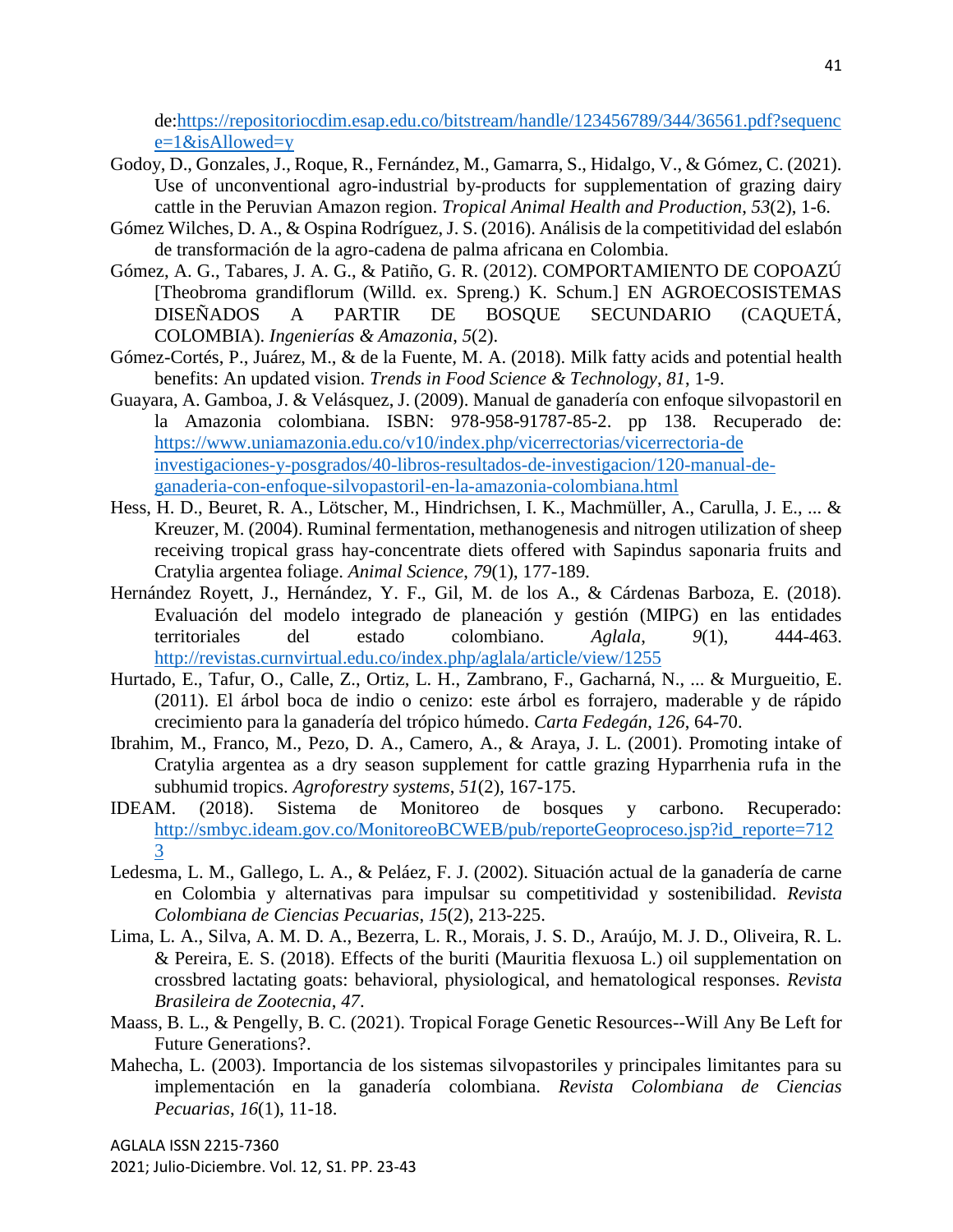- Martínez Amado, W. E., Barbosa Guerrero, L. M., Amaya Cocunubo, I. F., & Guzmán Ramos, H. F. (2020). ¿Son los momentos de crisis, una oportunidad para las marcas?. *Enfoque Disciplinario*, *5*(2), 19-23. Recuperado a partir de http://enfoquedisciplinario.org/revista/index.php/enfoque/article/view/22
- Martín, P. C. (2009). El uso de residuales agroindustriales en la alimentación animal en Cuba: pasado, presente y futuro. *Avances en Investigación Agropecuaria*, *13*(3), 3-10.
- Mercado León, L. (2018). Impacto de la revaluación del peso frente al dólar en las exportaciones de atún por el puerto de Cartagena de Indias en el periodo 2008-2012. *Conocimiento Global*, *3*(1), 30-49. Recuperado a partir de <http://conocimientoglobal.org/revista/index.php/cglobal/article/view/6>
- Mirabella, N., Castellani, V., & Sala, S. (2014). Current options for the valorization of food manufacturing waste: a review. *Journal of Cleaner Production*, *65*, 28-41.
- Mukerji, A. K. (1997). La importancia de los productos forestales no madereros (PFNM) y las estrategias para el desarrollo sostenible. In *Congresso Forestal Mundial, XI. Antalya, 1997. Proceedings. Antalya, FAO. p* (pp. 217-227).
- Orús, A. (2021, Abril 2021). Principales países productores de carne de vacuno a nivel mundial en 2021. Statista. [https://es.statista.com/estadisticas/635290/carne-de-vacuno-principales](https://es.statista.com/estadisticas/635290/carne-de-vacuno-principales-paises-productores/)[paises-productores/](https://es.statista.com/estadisticas/635290/carne-de-vacuno-principales-paises-productores/)
- Otero, E. Mosquera, L. Silva, G. & Guzmán, J. (2008). La Amazonia de Colombia. ISBN 978-958- 95504-2-7. Recuperado de:<https://www.imeditores.com/banocc/amazonia/creditos.htm>
- Pazla, R., Zain, M., Ryanto, I., & Dona, A. (2018). Supplementation of minerals (phosphorus and sulfur) and Saccharomyces cerevisiae in a sheep diet based on a cocoa by-product. *Pakistan Journal of Nutrition*, *17*(7), 329-335.
- Palacios Rozo, J., Ortiz Quevedo, J., Nuñez Uribe, J., & Porras Rojas, I. (2019). Competencias sociales en docentes universitarios en la ciudad de Bogotá. *Conocimiento Global*, *4*(2), 57- 68. Recuperado a partir de <https://conocimientoglobal.org/revista/index.php/cglobal/article/view/45>
- Ponguillo Lucín, L. E. (2018). *Estudio del aprovechamiento de los residuos de cacao en el Cantón Balao, Provincia del Guayas* (Bachelor's thesis, Universidad de Guayaquil. Facultad de Ciencias Económicas).
- Queiroz, A. C. M. D., Santos, W. M. D., Mendonça, R. D. C. A. D., Santos, R. I. R. D., Silva, T. C. D., Domingues, F. N., & Rêgo, A. C. D. (2020). Effects of inclusion of patauá, Oenocarpus bataua meal on elephant grass silage. *Acta Amazonica*, *50*, 101-107.
- Quispe Jacobo, F., Ayala Rojas, M., Ingunza Reyes, G., Landeo Pino, E., & Pascual Chagman, G. (2009). Caracterización de aceites, tortas y harinas de frutos de Ungurahui (Jessenia polycarpa) y Aguaje (Mauritia flexuosa L.) de la Amazonía Peruana. *Revista de la Sociedad Química del Perú*, *75*(2), 243-253.
- Ramírez Elias, G., & Pérez Paredes, A. (2021). Las finanzas personales bajo el impacto de la Covid-19 en México. *Enfoque Disciplinario*, *6*(1), 32-41. Recuperado a partir de <http://enfoquedisciplinario.org/revista/index.php/enfoque/article/view/25>
- Restrepo Sierra, L. (2019). Potencialidades de la comercialización de flores exóticas tropicales en el municipio de Aguachica-Cesar. *Conocimiento Global*, *4*(1), 1-11. Recuperado a partir de<https://conocimientoglobal.org/revista/index.php/cglobal/article/view/30>
- Rodríguez-Villanueva, H., Puch-Rodríguez, J., Muñoz-González, J., Sanginés-García, J., Aguilar-Urquizo, E., Chay-Canul, A. & Piñeiro-Vázquez, A. (2020). Intake, digestibility, and nitrogen balance in hair sheep fed Pennisetum purpureum supplemented with tropical tree foliage. *Agroforestry Systems*, *94*(3), 665-674.